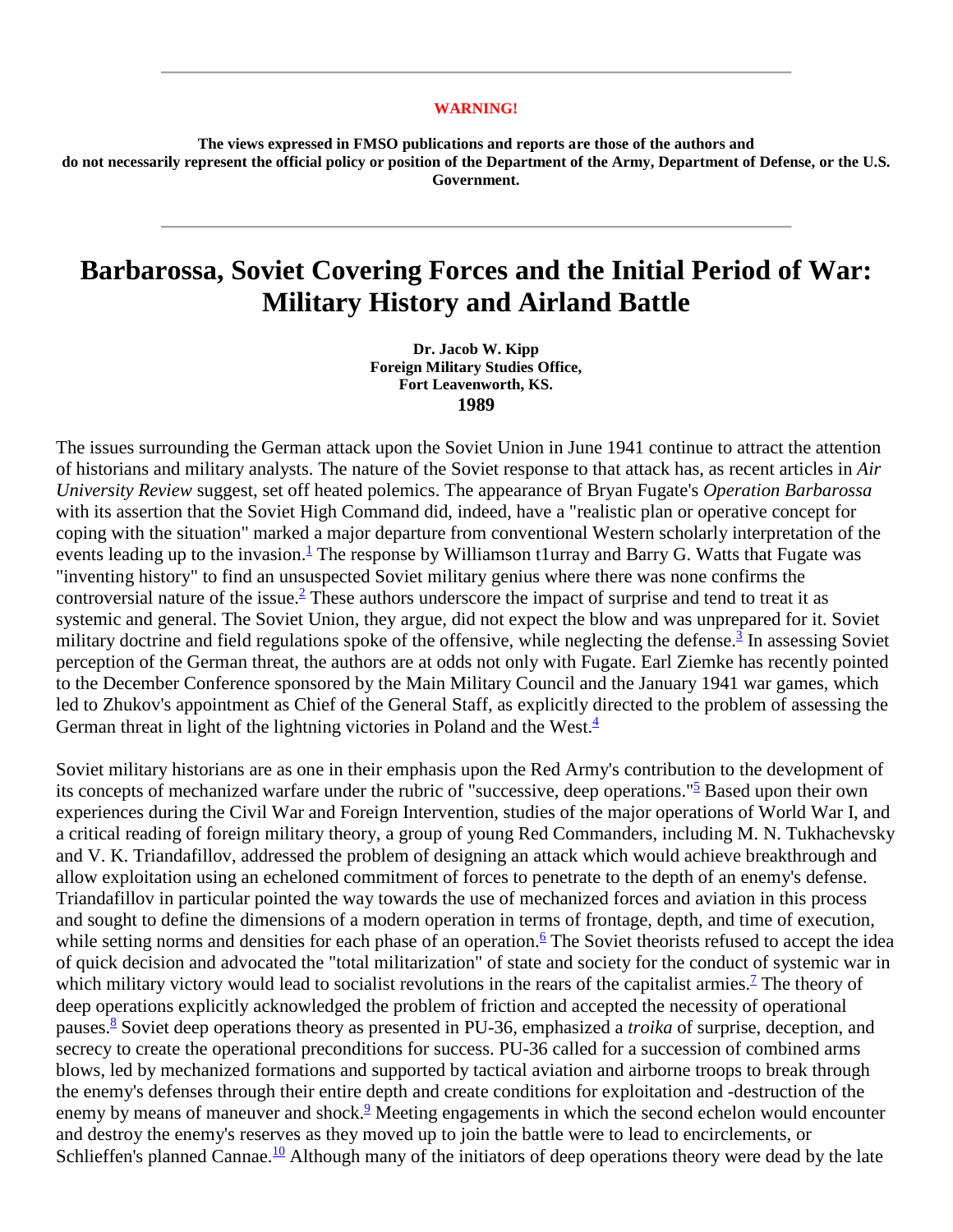1930's, most as a consequence of the Purges, the basic ideas were kept alive and developed by officers such as G. S. Isserson. $\frac{11}{1}$ 

Soviet military doctrine emphasized the offensive as the decisive form of combat. Stalin's industrialization radically reduced the Soviet Union's economic backwardness, replaced what Triandafillov had called a "peasant rear" with and industrial base and made it possible for the Red Army to mechanize. PU-36 addressed defense but noted that defense could not be decisive. The objective of the defense was to take the initiative from the opponent and create the preconditions for a counteroffensive on the main axis. PU-36 recognized both an uninterrupted defense and a mobile defense and discussed their application. The same regulations also addressed anti-tank, antichemical, and anti-air defense as specific problems.<sup>[12](http://fmso.leavenworth.army.mil/documents/barbaros.htm#12)</sup> Crucial to the entire Soviet discussion of defense in PU-36 was an emphasis on the need for an active defense as the only appropriate means of robbing an adversary of the initiative and creating the preconditions for successful counteroffensives. Active defense implied the use of frequent counter blows. $\frac{13}{2}$ 

Central to the Soviet concept of defense was the ability to defend against a superior force, using massed mechanized forces and tactical aviation. To deal with such a threat PU-36 envisioned a four-stage defensive plan. First, use fire and engineering assets to stop or delay enemy infantry in the forward area before the main position and assign anti-tank assets to prevent the penetration of armor. Second, if armor did break through, then use anti-tank assets to attack the tanks while relying upon rifle and machine gun fire to tie down the accompanying infantry, stripping away the armor's support. Third, use artillery fire and armored counterattacks against the enemy which had broken through in depth. Fourth, in case the enemy did manage to launch a combined arms force *of* tanks and infantry into a deep attack--one which penetrated the main tactical zone of defense--then the defender was to use fire to stop the advance and attempt an armored counterattack. $\frac{14}{1}$  $\frac{14}{1}$  $\frac{14}{1}$ 

The Field Regulations of 1936 envisioned a defensive position for a rifle corps, consisting of four zones. The first, or forward area, was to include belts of engineering-chemical obstacles forward of the main defensive line and defended by forward detachments composed of small infantry and artillery units. This forward area, depending upon terrain, could reach a depth of 12 kilometers. Second, a security line directly covering the main defensive position was composed of independent strong points and held by reenforced rifle regiments, which, in turn were organized into battalion areas. The security line was to be located 1-3 kilometers from the forward area of defense. Third, there was the main defensive position, which was to include the shock groups for each of the divisions in the corps. Fourth, there was a rear defensive belt located 12-15 kilometers behind the main defensive position. $\frac{15}{2}$ 

The basic unit of defense envisioned by PU-36 was the rifle division, which was expected to occupy a position covering a front of 8-12 kilometers with a depth of 4-6 kilometers. In the face of enemy armor penetration, it was the division commander who organized the counterblow with his mobile anti-tank reserve and tanks" to contain the thrust and then counterattack with his shock group to restore the line.<sup>16</sup> If the enemy did smash the main line of defense, the divisional commander could, with the authorization of the corps commander, decide not to launch the counter-attack and fall hack. In such a circumstance the corps commander's responsibility was to use his limited reserves, reenforcements from army, and, by redeploying units from his corps' defensive positions, to mount the counterattack. His mission was explicit: "The enemy which has broken through must be smashed and a defensive line reestablished. If the enemy force which had broken through included large mechanized formations, the corps commander was instructed to make every effort to close the breach in the line and cut the advancing mechanized forces off from support by their second echelon. The destruction of enemy mechanized forces in the corps rear area was the responsibility of army reserves and aviation.<sup>17</sup> In short, the Soviet field regulations had, by the mid-1930's, developed a defense against the thrust of mechanized forces, but the Soviets' response was essentially a negation of their own ideas on deep operations, focusing on the division as the keystone of the defense. Soviet war games in the mid-1930's did, indeed, test these concepts of offense and defense, but the Purges and the accompanying turmoil within the Red Army's cadre arrested the process of theoretical development and practical application. $\frac{18}{18}$  $\frac{18}{18}$  $\frac{18}{18}$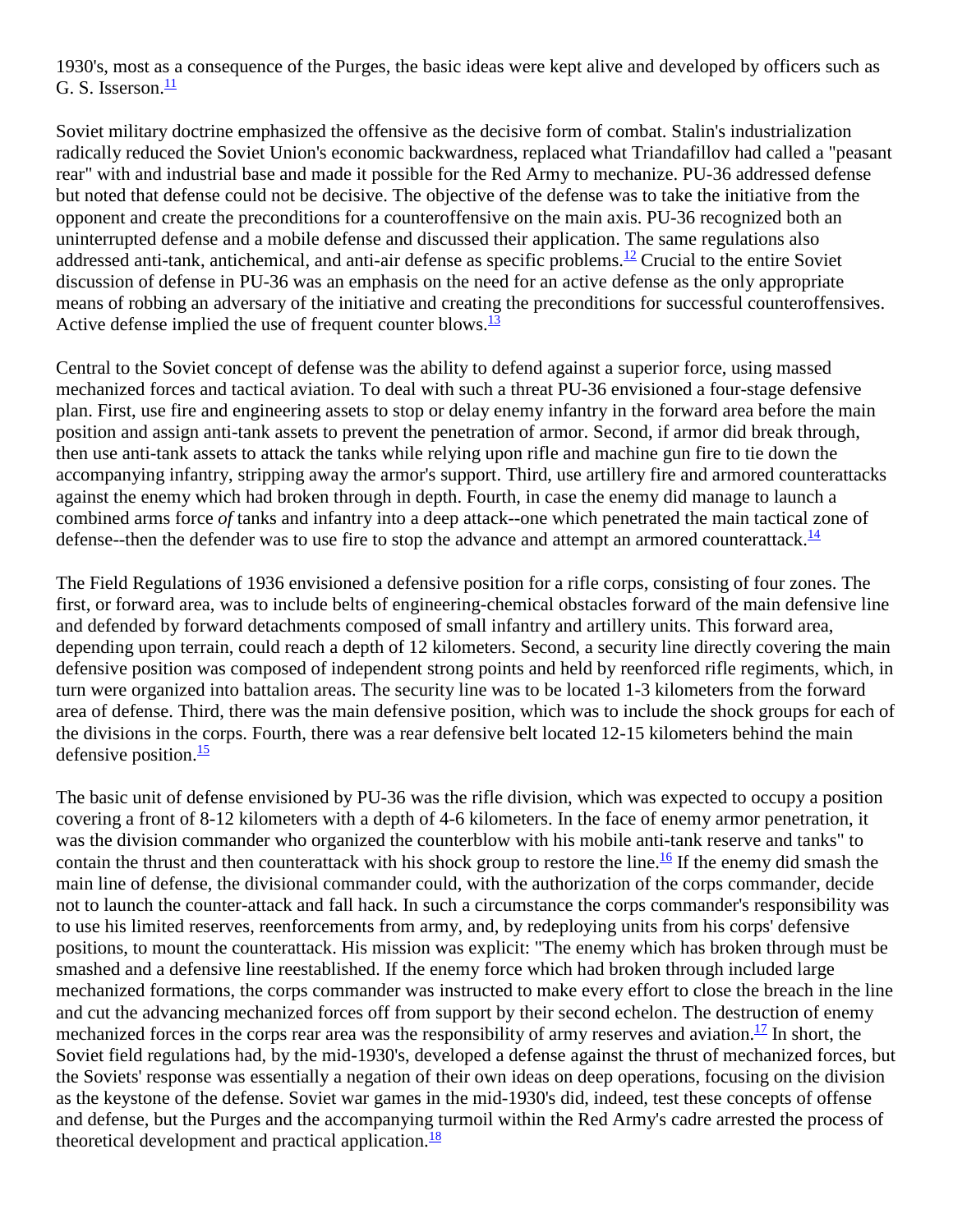Between the publication of PU-36 and Operation Barbarossa, the Red Army had numerous opportunities to observe the nature of modern combat and to test the application of its own military art and doctrine in practice. Many wrong lessons regarding mechanized formations were drawn from Spanish Civil War, where a host of Soviet commanders served as "volunteers." On the basis of that experience and problems during the Soviet advance into Eastern Poland in September 1939, the Politburo took the decision to abolish the mechanized corps, which had evolved since 1932, to make the tank division the largest armor formation available to commanders of the combined-arms armies, and to assign motorized rifle divisions the task of exploitation in breakthroughs. $\frac{19}{2}$  $\frac{19}{2}$  $\frac{19}{2}$ 

In light of Spain, the Soviet leadership acknowledged the need for a substantial modernization of Soviet tank and air forces. During the Third Five Year Plan (1937-1942) the Soviet Union embarked upon a major rearmament cycle, which aimed at replacing the now obsolescent equipment, which the RKKA had procured during the first two five year plans. This process placed the Red Army of 1941 in the midst of a rearmament cycle. The Army possessed masses of old but inferior equipment for which it was nearly impossible to get spare parts and maintain, but did not have adequate numbers of the new weapons to equip or train its formations. $\frac{20}{10}$  At the same time the Soviet Armed Forces increased from 1.9 million to over 5 million men.<sup>21</sup> Of course, expansion and rearmament held long term advantages, but in 1941 these processes also placed strains on the military system. The same was true of another "advantage" the Soviet incorporation of the new territories along the Western borderlands. While these gains pushed the threat further from the Soviet heartland, they required a total repositioning of the covering forces in the Western military districts and the development of an entire support infrastructure along the new state frontiers to cover for the concentration and mobilization of strategic reserves deep within the USSR. The absence of any fortified regions on the likely avenues of enemy advance, the totally inadequate network of supply, repair, and support facilities for both ground and air forces, and the underdeveloped nature of the railroad and highway system created nightmares for the General Staff. Many senior staff officers were aware that the German transportation network in Poland and East Prussia would permit the Wehrmacht a much more rapid pace of concentration and deployment than Soviet railroads could for troops in the Bialystok Salient.<sup>[22](http://fmso.leavenworth.army.mil/documents/barbaros.htm#22)</sup> These factors represented a substantial handicap for Soviet defensive preparations between 1939 and 1941.

The question remains, however, whether the Soviets can be accused of failing to appreciate the full dimensions of the German threat and particularly the potential decisiveness of Blitzkrieg. Between 1939 and 1941 the Soviet military had substantial opportunities to test its own doctrine and to observe the German Panzers and Luftwaffe in operation. Soviet failures during the winter offensives in Finland revealed the Red Army's unpreparedness for war. Marshal S. K. Timoshenko's appointment as Commissar of Defense and General Meretskov's replacement of Marshal B. M. Shaposhnikov as Chief of the General Staff were predicated on a need for fundamental reforms. Both officers used the late summer and early fall of 1940 to inaugurate a series of exercises designed to test small unit command and combat readiness. Timoshenko, borrowing from M. T. Dragomirov's axioms on training for the Imperial Russian Army, pressed for greater realism and took his crusade from military district to military district. $\frac{23}{2}$ 

At the same time, the Soviet military had enjoyed a substantial success in the Far East, where General Zhakov's forces in August 1939 inflicted a major defeat upon the Japanese 6th Army at Khalkhin-Gol. $\frac{24}{3}$  In that conflict a border dispute between Manchukno and Mongolia had gone from a minor incident in May to full-fledged combat in July. The Soviets fought a covering force action during the early period, and by augmenting their forces turned a substantial defensive engagement in July, into a combined-arms offensive in August, which ended with the encirclement and destruction of the main Japanese forces. $\frac{25}{12}$  $\frac{25}{12}$  $\frac{25}{12}$  At Khalkhin-Gol, Zhukov had applied the principles of deep operations to achieve a stunning success. But the course of this campaign seemed to suggest that the initial period of hostilities would take on a prolonged character and involve a substantial interval between the engagement of covering forces and the commitment of main elements to battle. This perception reinforced certain tendencies within the General Staff to emphasize the ancillary nature of initial operations.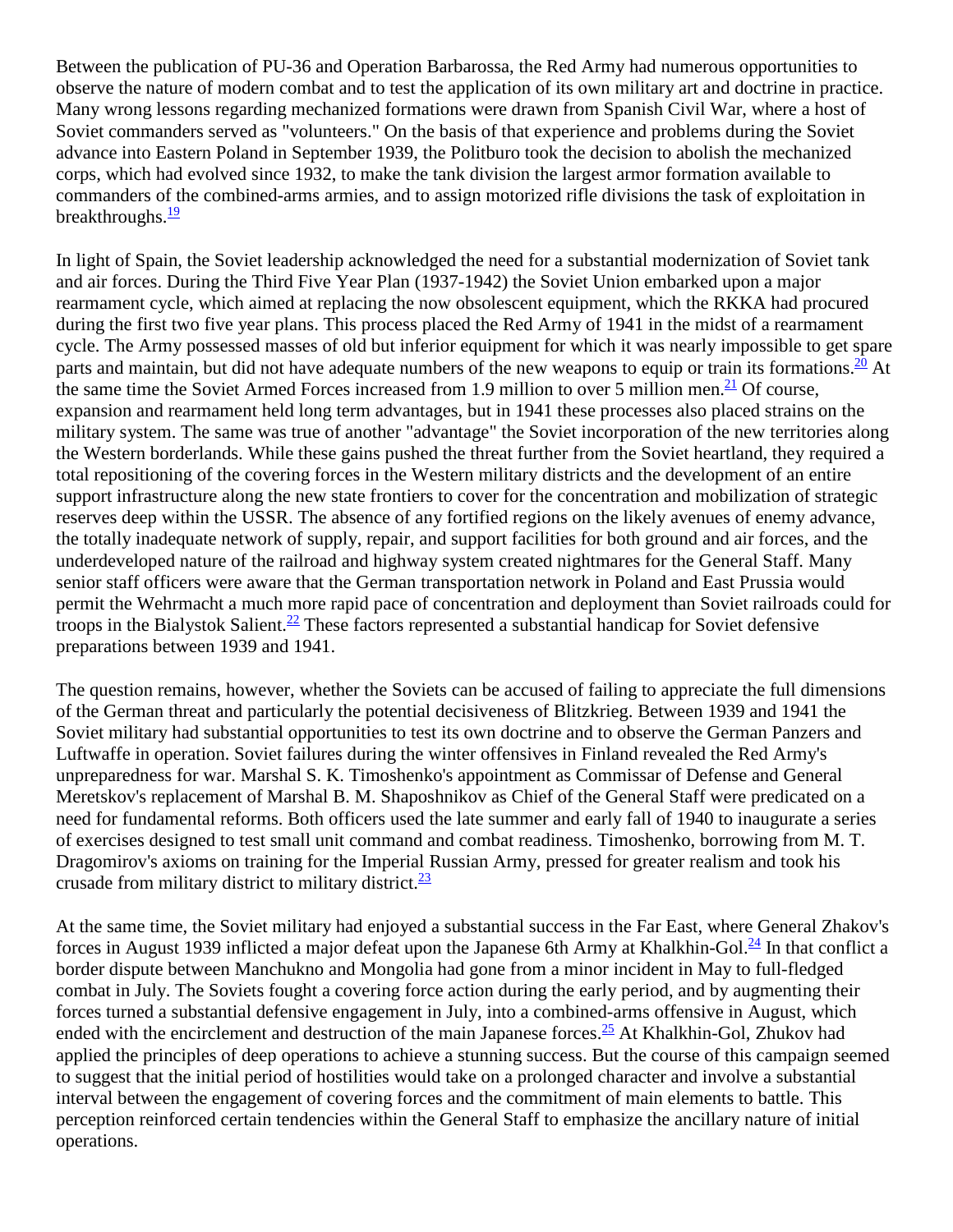The question of the potential decisiveness of initial operations had, however, been a topic of sharp debate within the Red Army from the very beginning of the serious discussion of "future war" and the "initial period of war. $\frac{26}{5}$ In 1929, Ia. Ia. Alksnis raised the question of using air strikes against an opponent to disrupt his mobilization and deployment of forces and to rob him of the initiative.<sup>27</sup> Alksnis' two-part article, which appeared in *Voina I revoliotsiia*, was part of an intense effort by Soviet officers to study the potential nature of "future war. $\frac{28}{10}$  A number of Soviet officers, notably V. Novitsky and A. N. Lapchinsky, addressed the question of independent air operations aimed at disrupting the mobilization and deployment of forces at the start of hostilities. $\frac{29}{1}$  $\frac{29}{1}$  $\frac{29}{1}$  In 1931, R. p. Eideman, who was then Chief of the Frunze Military Academy, directly addressed the impact of new mechanized forces and aviation on the conduct of operations during the initial period of war. These qualitatively new forces were bringing about a fundamental change in the conduct of initial operations. War would come without declaration as air and mechanized forces struck across the frontier in advance of the main forces, disorganizing the defense as they penetrated. Flanking operations, leading to encirclements of covering forces, were to be expected. For a successful defense against such a threat Eideman emphasized the maintenance of large, highly mobile covering forces.<sup>30</sup> E. A. Shilovsky used the term "creeping up on war" (*vpolzanie v voinu*) to describe this process, but concluded that temporary advantages could be off set by total national mobilization for war. He and other Soviet authors addressed the problem of covering forces as the most immediate instrument in dealing with surprise attack by mechanized forces supported by aviation.<sup>[31](http://fmso.leavenworth.army.mil/documents/barbaros.htm#31)</sup> M. N. Tukhachevsky emphasized the increased vulnerability of forces undergoing mobilization from air attack, mechanized thrust, and airborne assault. Tukhachevsky recommended that in the face of the air threat that strategic deployment be undertaken at a depth of 250 kilometers from the frontier. However, the side most effectively employing the new means of mechanized warfare would be able to strike deeply into enemy territory and, within a week of the start of hostilities, engage the enemy's main forces under favorable circumstances. The only answer, in such circumstances, for the power which lost command of the air was to carry out its concentration and deployment of forces still further from the frontier[.32](http://fmso.leavenworth.army.mil/documents/barbaros.htm#32) In May 1936, *Pravda* carried an article on the initial period of future war by Kombrig. S. N. Krasil'nikov, who was then serving as a department head at the Frunze Military Academy. Krasil'nikov argued that any future war would begin in a radically different manner than that of 1914. As Manchuria and Ethiopia had earlier demonstrated, war would start with provocations by the aggressor, followed immediately by massed strikes of aviation and motorized forces intended to cut the defender's forces to pieces, sow confusion, and paralyze mobilization, concentration, and deployment of main forces. $\frac{33}{2}$ 

With the start of large-scale hostilities in 1939, the Soviets had opportunities to observe the impact of initial operations. Their own experiences at Khalkhin-Gol and in Finland seemed to confirm to some observers that such initial operations were not themselves likely to be decisive. This line of argument found expression in a wide range of publications and reports at military conferences. Chief of Staff of the Baltic Special Military District, Lieutenant General p. S. Klenov pursued this line of argument at the December Conference of senior military commanders and their staffs. Klenov saw initial operations by covering forces, including close cooperation between tactical aviation and mechanized forces as essentially spoiling operations. me covering forces were supposed to attack, disrupt enemy deployment, seize advantageous Jump-off points, and generally create favorable preconditions for the deployment of main forces. $\frac{34}{10}$  In March, 1941, Colonel A. I. Starunin addressed "operational surprise" and outlined six missions in the initial period of war, including seizure of command of the air, destruction of enemy supply and fuel stocks, disruption of the opponent's mobilization in some districts, paralyzing the transportation system to stop or delay deployment of main forces, seizure of certain specific areas of military or political importance, and destruction of the enemy's covering forces and part of the main forces as they deployed on the main strategic axis.<sup>35</sup> Surprise in this context became a means for winning the frontier battles and creating favorable opportunities for further operations.

As events in Poland and the West had shown, the Wehrmacht had achieved substantially more in two lightning campaigns. Some officers, notably G. S. Isserson, had foreseen the possibility of combining surprise and deep meeting engagements to destroy an enemy army in the process of deployment.<sup>[36](http://fmso.leavenworth.army.mil/documents/barbaros.htm#36)</sup> However, experience in Spain had also convinced some commentators that the possibilities of deep operations were much more limited than its theorists had suggested. Isserson answered his critics by pointing to the German attack upon Poland, in which the Wehrmacht had used external lines, mobile groups, and battles of encirclement to destroy the Polish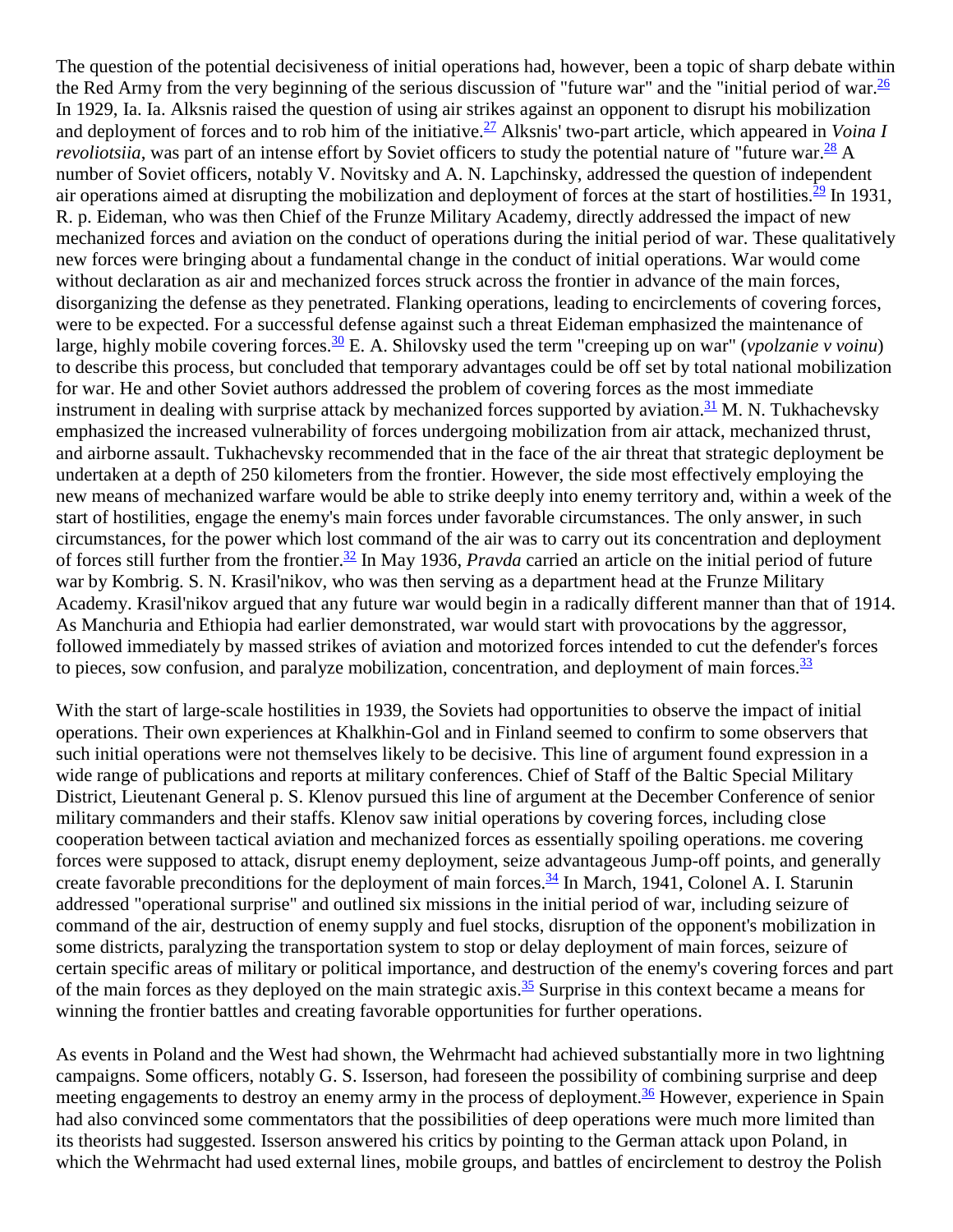armed forces. Isserson stressed the need for further study of the initial operations of the new imperialist war. In Poland, Germany had achieved what Isserson described as "strategic surprise. $\frac{37}{37}$ 

A number of Soviet military writers saw in German operations in Poland and the West confirmations of Isserson's assessment regarding the decisive character of mechanized operations in the initial period of war. These authors noted the repeated German use of surprise to confront their opponents with the unexpected, to disrupt his planning, and to seize the initiative. M. p. Tolchenov specifically called attention to the German high command's penchant for surprise and anticipated that it would seek to use such against its opponents.<sup>38</sup> Major B. S. Belianovsky called attention to the German use of panzer divisions as mobile groups in Poland and the West, in which he emphasized their decisive use in achieve operational-strategic objectives: to achieve the rapid destruction of the Polish armed forces through the dismemberment of the Polish front into a series of isolated sections, acting on external operational lines to cut these units off from support and to bring about the destruction of enemy forces in those sectors, robbing them of the possibility of organizing any sort of combined action.<sup>[39](http://fmso.leavenworth.army.mil/documents/barbaros.htm#39)</sup> Belianovsky noted the high tempo of the mobile groups' advance and underscored the pacing and operational pauses which were the inevitable result of such intense combat action over such substantial distances. In this manner he described the conduct of battles of encirclement and identified the key to German successes as surprise, speed, and superior command and control of mobile formations.<sup>40</sup> Belianovsky noted that the Germans had managed to achieve the immediate and integrated use of mechanized "covering forces" and main forces, composed of infantry divisions, in decisive concentrations on the main strategic axes. Creeping up to war had become the leap into war. $\frac{41}{12}$  Soviet authors credited the German Panzer-Luftwaffe "fist" with substantial shock effect and underscored the role of a highly effective command and control system as a combat multiplier during the Battle of France. p. Kisliakov and V. Usov described the growing net of radio communications in the German and U.S. armies as pointing the way toward a radical improvement in command and control capabilities.<sup>[42](http://fmso.leavenworth.army.mil/documents/barbaros.htm#42)</sup> Most importantly, Soviet authors understood the German efforts to employ surprise in a multitude of forms as a combat multiplier. $\frac{43}{12}$  The unresolved issue was how might the Soviet Union deal with that threat as Nazi-Soviet relations deteriorated from the late fall of 1940 to the spring of 1941.

The Soviet military and political elites undertook a series of prudent measures to improve the Soviet defensive posture during those last months of peace. The USSR, as it had during the Czech Crisis of 1938, did its own creeping up to war. But Soviet Russia, just like tsarist Russia, faced a number of objective dilemmas when it confronted the problem of the initial period of war. While the Soviet Union had made great economic strides during the industrialization drives of the 1930's, it now had to deal with a potential opponent, which had put its economy on a war footing and now had the opportunity to organize the economy of occupied Europe to its ends. At the same time the USSR still had the problem of great distance to overcome in its own efforts at civil and military mobilization. The result was a basic asymmetry between the two powers' ability to initiate hostilities from a standing start. $\frac{44}{3}$  Soviet military doctrine emphasized intensive actions during the initial period of war, but it still saw those actions in terms of covering force engagements, in which the forward elements of the first strategic echelon would disrupt enemy deployments, while protecting the deployment of the rest of the first strategic echelon and provide the time for the mobilization, concentration, and deployment of the second strategic echelon. $\frac{45}{5}$  $\frac{45}{5}$  $\frac{45}{5}$ 

The Commanders' Conference of December 1940 and the War Games of January 1941, however, pointed out a number of dilemmas associated with this posture. The reports, including that by Zhukov as commander of the Kiev Special Military District, pointed towards the new offensive potential which the Germans had unleashed in Poland and the West. Soviet commentators could take some consolation in the fact that German application had followed Soviet theory as outlined in the works on deep operations. $\frac{46}{5}$  $\frac{46}{5}$  $\frac{46}{5}$  Among those speaking at the December Conference was General of the Army I. V. Tiulenev, Commander of the Moscow Military District. Addressing the theme of army defensive operations, Tiulenev explicitly admitted that Soviet defensive doctrine was the antithesis of the deep operation but stated that the doctrine had not been worked out in detail. In his talk Tinlenev never addressed front defensive operations or the problems of coordinating the defensive operations of several fronts to meet the threat of an enemy general offensive. In discussing the role of covering forces, Tiulenev expected that these combined-arms forces would operate behind well-prepared, defensive positions. A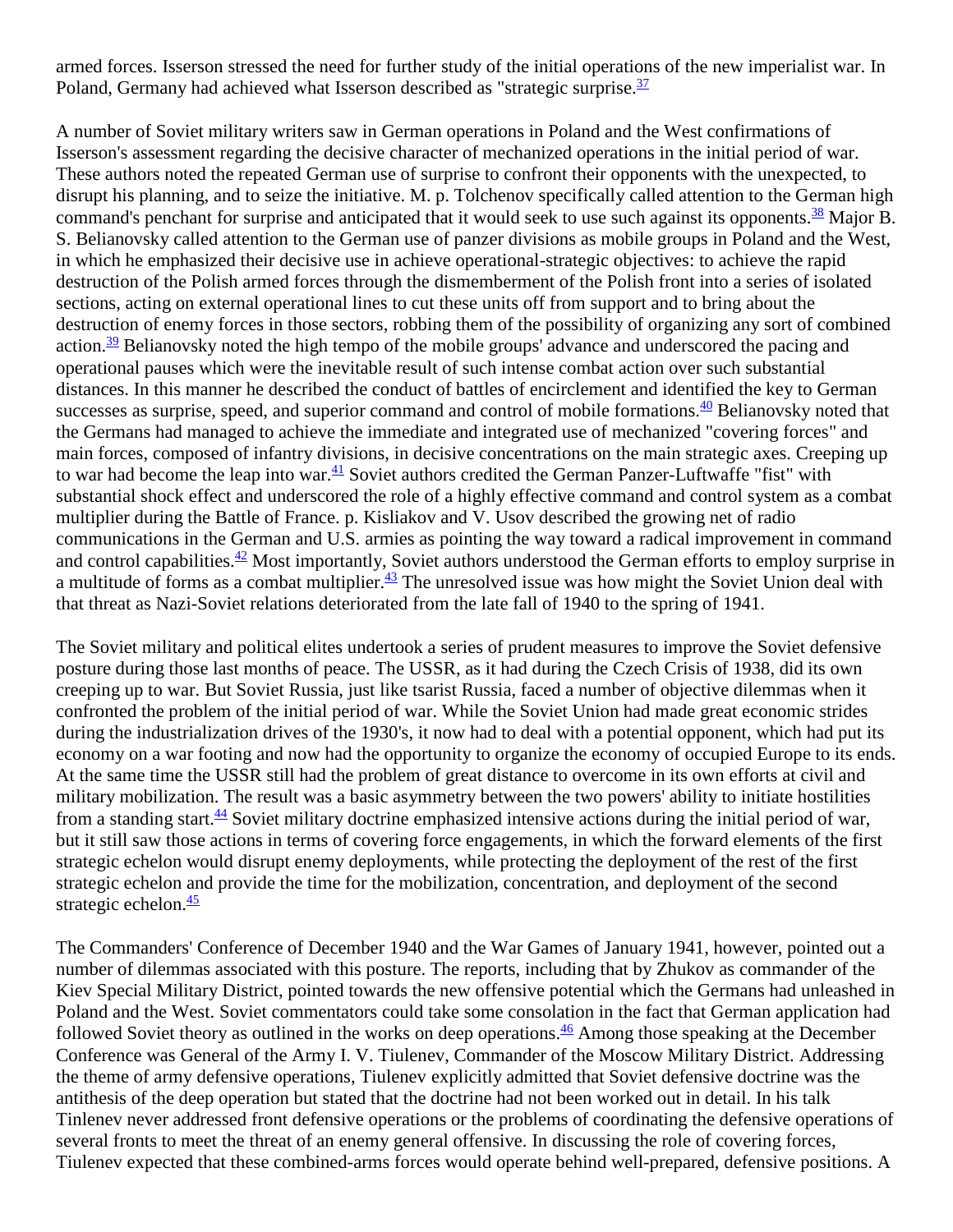combined arms army was expected to cover a front of 100 kilometers and deploy over a depth of 100-120 kilometers, with each division defending on a frontage of 8-12 kilometers. The defense was supposed to be deeply echeloned, multi-belted, and well-prepared with engineering assets. The army command had to pay close attention to the problems of anti-tank, anti-artillery, and anti-air defense. Tiulenev emphasized the role of mobile groups in dealing with two threats. First, light mobile formations had to exist throughout the depth of the defense to counter enemy airborne landings and assaults. These units, essentially fire brigades, were to be rushed to the drop zones as soon as the threat appeared and begin the process of suppression. The other use of mobile groups was to counter enemy mechanized formations. Tialenev stressed the need for combined arms support of these tank-heavy units and emphasized their role as a counter-attack force in containing enemy breakthroughs and robbing the enemy of the initiative.

The stubborn fact of the spring of 1941 was that the Western borderlands posed a new and different set of problems relating directly to the conduct of operations in the initial phase of the war. Zhukov, for one, pointed explicitly to the lack of depth in the forward areas of the fortified zones. These had been placed too closely to the state frontier. $\frac{47}{1}$  In addition, these new fortifications had been built from scratch. To do this the Soviets had to strip the older positions along the old state border, mobilize both civilian and military construction brigades, and even strip combat formations, including the districts' artillery parks, of their prime movers. Even with this effort, the pace of construction was painfully slow.<sup>48</sup> General D. G. Pavlov, commander of the Western Special Military District, was dismayed by the poorly developed transportation net servicing his forward divisions in the Bialystok Salient.<sup>[49](http://fmso.leavenworth.army.mil/documents/barbaros.htm#49)</sup> From Soviet reports of the January War Games it would appear that these features did, indeed, come into play, leading to a situation where neither 11eretskov nor Pavlov could explain the unexpected outcome of the games. Stalin's displeasure led to Zhukov's appointment as Chief of the General Staff and a marked acceleration of preparations for war. $\frac{50}{2}$  $\frac{50}{2}$  $\frac{50}{2}$ 

As prudence dictated, the Soviets continued their own practice of creeping up on war by engaging in covert mobilization which would allow them to improve substantially their defensive posture without provoking a preemptive move by Hitler's Germany. Overt mobilization was, as Marshal Shaposhnikov described it in *Mozg armii*, an act of war, which would impose the onus for starting hostilities upon the USSR. In the spring of 1940, prior to the German success in France, Shaposhnikov had directed the work of two assistants in the operations directorate of the General Staff, N. F. Vatutin and G.K. Malandin, in drafting a new war plan. One of its assumptions was that German concentration along the western frontiers would take at least fifteen days; another was that Soviet intelligence would provide timely warning of this concentration to permit active countermeasure.<sup>[51](http://fmso.leavenworth.army.mil/documents/barbaros.htm#51)</sup> Instead of weeks, the General staff provided only a few hours warning to the military districts upon which the full weight of the German blow was about to fail.<sup>52</sup>

German surprise was not only a matter of timing. In its pre-war planning, known as "Plan for the Defense of the State Borders 1941, the Soviet General Staff had designated, as the likely avenue of a German advance, one through the Ukraine toward the Caucasus. When originally drafted by Shaposhnikov, then still the head of the General Staff, the proposed plan had at first envisioned a main attack through Belorussia on the Minsk-Smolensk-Moscow axis as the probable German operational line. However, between the drafting of the plan and its presentation to Stalin and other Politburo members a new Chief of the General Staff, Meretskov had been appointed. Neither he nor Marshal Timoshenko, the Commissar of Defense, found reason to object to Stalin's assertion that the Kiev-Caucasus axis was the more likely operational line of advance. One consequence of this decision was to raise the question of where Soviet forces should be concentrated to launch their counterblow after the initial battle of covering forces. Stalin opposed the decision to place the main effort in the Western Special Military District and opted for a concentration in the Kiev Special Military District.<sup>53</sup> Stalin was proven wrong on this judgement, but his rationale contains a compelling clue to his assessment of the threat. Soviet general staff officers had been drumming on the theme that prudence required that any state plan its initial operations to achieve decisive results, but that it also prepare for the eventuality of a protracted war.  $\frac{54}{3}$  Marxist-Leninist ideology emphasized the primacy of the mode of production in determining the socio-political and economic capabilities of belligerents to conduct war. In trying to foresee the situation from a German perspective, Stalin believed that in the case of a prolonged struggle the industrial wealth, agricultural products,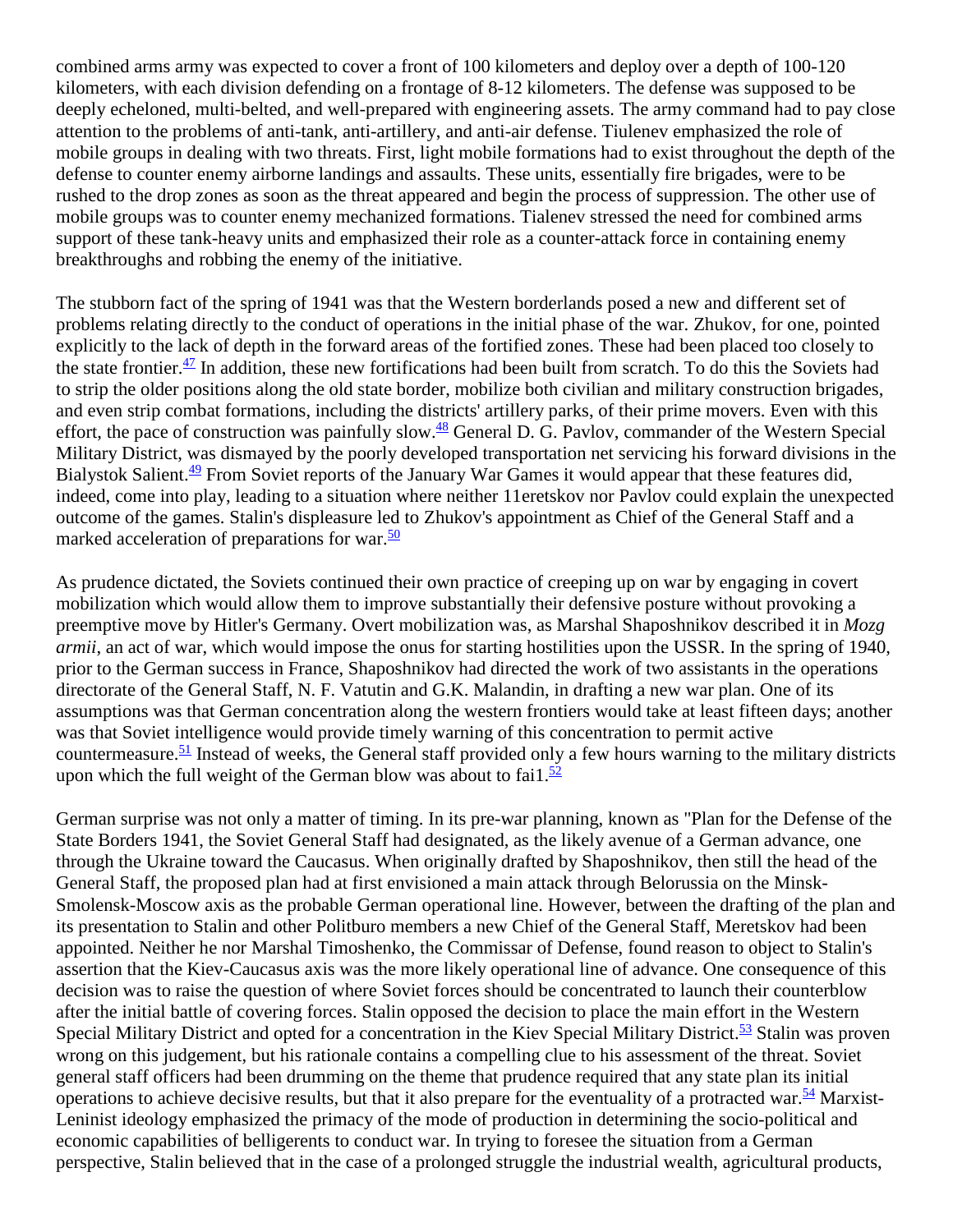and raw materials of both regions would be vital to the Reich's ability to continue the struggle. In this judgment Stalin can be accused of over estimating the professional competence of Hitler and the German High Command $\frac{55}{5}$ 

In May 1941 the *Narkomat Ohorony* accelerated its preparations and issued orders that the military districts along the western borderlands prepare to receive the deployment of a second strategic echelon and to assign some units from each district's reserve to this. These units remained deep within the districts and denied the covering forces an adequate operational reserve. General M. p. Kirponos, Zhukov's replacement as commander of the Kiev Special Military District, recognized this very dangerous situation and pointed out to his staff that it robbed his first and second echelon covering forces of an operational reserve with which to influence initial operations.<sup>56</sup> The General Staff still underestimated the scale of the German threat and its immediacy.

Moscow assumed that these redeployments would shift the correlations of forces along the frontier. The first echelon of the covering forces, 56 divisions, were deployed 20-80 kilometers. from the border. Their second echelon, composed of the mechanized corps and rifle corps, numbered 52 divisions and were located 50-100 kilometers from the border. These forces were to counterattack to stop the enemy advance and create favorable conditions for a Soviet offensive.<sup>57</sup> In general terms these forces in the Western Special Military District, as opposed to those in the Kiev Special Military District, were closer to the frontier because of the geographic configuration of the Bialystok Salient. Considerations of time and distance demand that the response of General Pavlov's Western Front to enemy pressure be immediate. Stavka's repeated demands for immediate counterattacks by the covering forces on June 23 were a recognition of this fact. Under pressure from powerful blows spearheaded by two of the four Panzergruppen operating on the Eastern Front, dislocated by German operational surprise, and pounded by the Luftwaffe which had seized command of the air, Western Front was in no position to execute that mission. At the same time General Pavlov and his staff did not provide effective command and control in a rapidly deteriorating situation, lost control of their own forces, and failed to keep Stavka appraised of the situation. $\frac{58}{58}$ 

The reserves of the western military districts, which might have provided additional forces for these frontier battles, were deployed behind the covering forces and numbered 62 divisions. In the month prior to the outbreak of war these units were on the move, many of them having been dedicated to support of the second strategic echelon. Located at 100-400 kilometers from the border, these reserves were not in a position to lend immediate support to the covering forces in the frontier battles. Instead, they were expected to support the second strategic echelon in executing a Soviet offensive, once the covering forces had wrested the initiative from the attacker. $\frac{59}{2}$  $\frac{59}{2}$  $\frac{59}{2}$ 

As Fugate has pointed out, the Soviet high command had initiated strategic redeployments in mid-May, moving major formations form the Ural, Transbaikal, Far Eastern, Kharkov, and North Caucasian military districts to the threatened western borderlands. However, there is nothing in these moves to suggest a shift in the operational center of gravity from south of the Pripet Marshes to the north. $\frac{60}{2}$  $\frac{60}{2}$  $\frac{60}{2}$  On the contrary, these redeployments seem to have been intended to provide the Kiev and Western Special Military Districts with the strategic echelon necessary to execute the offensive outlined in War Plan 1941. Four armies, the 16th, 19th, 21st, and 22nd, were on the move during the final month of peace: the 16th towards the Berdichev-Proskurov area, the 19th to the Cherkassy-Belaia Tserkov area, the 21st to the Chernigov-Konotop area, and the 22nd to the Idritsa-Sebezh-Vitebsk area. From these dispositions two of the armies were clearly dedicated to the Ukraine, one to Belorussia, and the fourth, the 21st, could support an effort in either sector. All but 16th Army were assigned to areas with access to the best north-south rail links between Moscow and the border, making it possible to shift these forces laterally. These movements in conjunction with the redeployment of the districts' operational reserves promised a greatly enhanced combat capability when completed. In the short run, however, the moves weakened the abilities of the front commanders to conduct a deeply echeloned defense. This fact had troubled General Kirponos. While 77 divisions were set in motion during the final month of peace, only nine had completed their redeployments by June  $22.\overline{61}$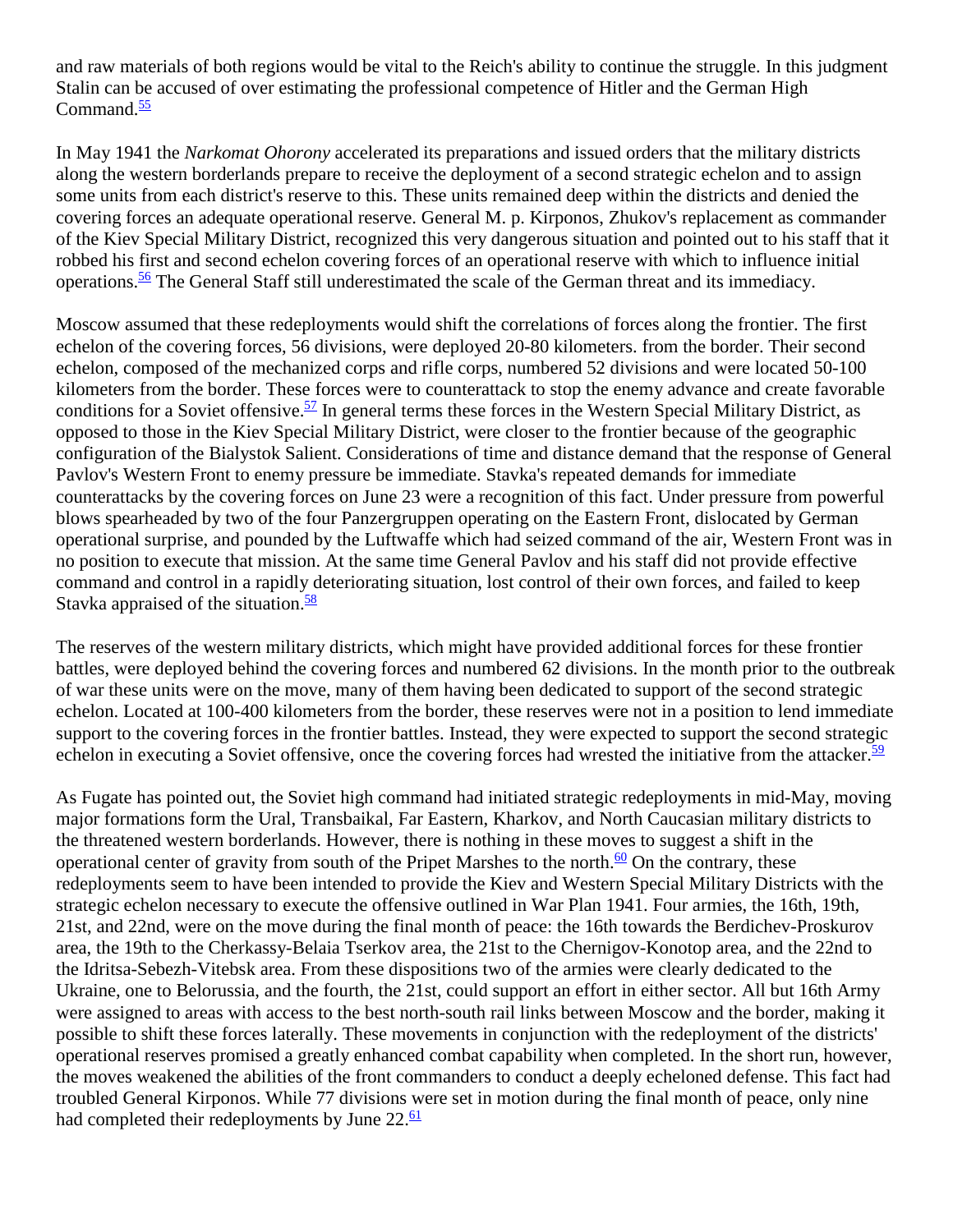The Soviet High Command's attention remained focused on the Ukraine during this period as the most probable area of main German effort. One crucial indication of this perception was the Politburo's authorization for the creation of a new front in case of mobilization to meet the increased threat posed by German-Rumanian operations against the flank of the South-Western Front, which was the mobilization designation for the Kiev Special Military District. The request for this action had come from the Odessa Military District, which under "KOVO 41" has been assigned the role of supporting 9th Army's defense of the Soviet-Rumanian frontier. New intelligence, however, indicated a substantial threat from this quarter aimed at cutting off and encircling the covering forces of the Kiev Special Military District. *Narkomat Oborony* on the recommendation of the General Staff responded to this threat by creating the Southern Front, covering the area Leovo to the Black Sea Coast. The Politburo approved the decision on June 21. The front command structure did not come from the Odessa Military District but from personnel assigned to Moscow {lilitary District. When war came the next day these officers were not even in route, and actual leadership reverted to the ranking officers in Odessa and at the MD's forward command post, which had just been activated.<sup>62</sup> Even at this stage just before the blow fell, the Soviet High Command was still treating the Ukraine-Caucasus axis as the decisive operational line of the anticipated campaign. In fact, the high command would only shift its perception of the threat after nearly a week of intensive fighting and the destruction of much of its covering forces in the Western Special Military District.

These main covering forces varied in composition from military district to military district, depending upon the terrain, road net, and the anticipated weight of the enemy blow, should it come. On the likely main axes of advance the Soviets deployed a combined arms army, supported by one or two mechanized corps. $\frac{63}{2}$  $\frac{63}{2}$  $\frac{63}{2}$  Out of a total of 170 divisions and 2 brigades assigned to the four western military districts, only 56 were assigned to the first echelon and most of these were rifle divisions. The Soviet war plan for 1941 envisioned bringing these divisions up to full strength before the outbreak of hostilities and reenforcing the military districts with additional units. These moves had only been under way for a month prior to the outbreak of hostilities, and the every effort had been made to conceal these movements for sound operational and political-strategic reasons. At the same time *maskirovka* increased the time necessary to carry out the redeployment. The war plan envisioned a timely reinforcement of the covering forces, but this had not, in fact, occurred.

The backbone of the combined arms armies, which composed the covering forces, was the rifle division, formed into rifle corps. Each army contained two or three corps. According to its TO&E, the Soviet rifle division of 1941 was supposed to contain 14,483 men, 294 guns and mortars, 16 tanks, 13 armor cars, 558 autos and trucks, and 99 tractors, and 3,000 horses. Most of its transport was, however, still horse drawn. The division had a triangular organization of three infantry regiments, supported by two artillery regiments, anti-air and anti-tank battalions, and two other independent battalions of engineers and communications troops. The rifle division was larger than its German counterpart in theory, but, in fact, along the western borderlands most rifle divisions were not at full strength. Divisions of the first echelon averaged 8-9,000 men each, while those of the second echelon were a little over 6,000 men. In addition, all divisions were short of staff and communications equipment. $64$  In terms of training Soviet troops were inferior to their German counterparts in actual combat experience; many Soviet conscripts had only begun their basic military instruction with their call up in the fall of 1940. Summer camps, field exercises, and maneuvers of 1941 were supposed to provide advanced infantry training, and begin troop exposure to combined arms tactics. Instead, these soldiers would receive their instructions from that most unforgiving master, Mars. $\frac{65}{65}$ 

Western historians, in studying the failure of German logistics during operation Barbarossa, have pointed out that the Wehrmacht which invaded the Soviet Union was still a pre-mechanized army with a hard-core of mechanized strike forces. The same is true of the Soviet Army only more so. In 1940 its automobile industry produced only 145,000 vehicles, of which 136,000 were trucks. The Red Army could mobilize a substantial portion of civilian vehicles and had the advantage of a standardized park, but its industrial base in this area was grossly inferior. For strategic operational mobility Soviet divisions still depended upon rail movement. Operational-tactical mobility meant mare and shank's mare.<sup>66</sup> Limited tactical mobility against German panzer divisions, when coupled with surprise, created an impossible strain upon the defense and enhanced the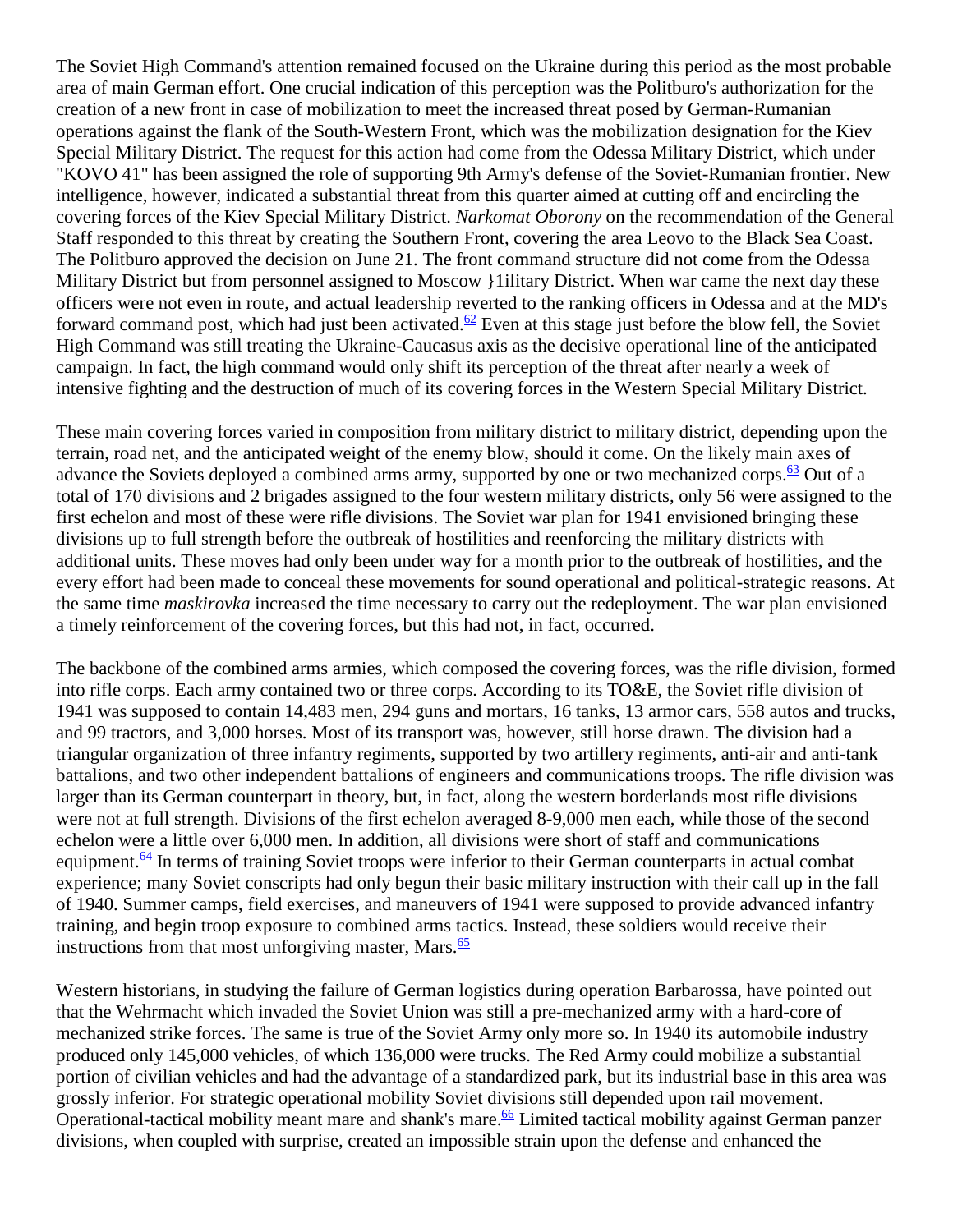probability that these forces would suffer encirclement and destruction in the initial period of war. Their only hope was that Soviet mobile forces would be close at hand to contain and destroy German armor.

The Achilles Heel of Soviet combat forces in 1941 was unquestionably the newly-organized mechanized corps. $\frac{67}{2}$  $\frac{67}{2}$  $\frac{67}{2}$  The decision to disband, then reform, and, finally, radically expand the number of mechanized corps created organizational and doctrinal chaos. When the impact of the Purges and radical expansion of the officer corps in the pre-war years are taken into account, the wonder is that these initial units achieved anything against a battle-tested, confident, and well-armed opponent. In 1940, in the wake of the German successes, the Politburo reversed its decision and authorized the creation of nine mechanized corps. Following the War Games of January 1941, the Politburo authorized the creation of an additional twenty mechanized corps. Each mechanized corps was composed of two tank and one motorized rifle division for a total strength of more than 40,000 men and 1,000 tanks. $\frac{68}{2}$  While impressive in size, most of these units lacked the latest means of command and control to manage a fluid battle, were only in the process of formation, had not yet been equipped with new T-34 and KV-1 tanks, and had been unable to complete their basic training. Neither officers nor men had the opportunity to master the art of combined arms combat on such a scale.<sup>69</sup> Between February and June there simply was not sufficient time even to begin to organizing so many formations, much less equip them. Many of the new units were understrength, and most were equipped with obsolete vehicles that were no match for German armor in combat and could not be effectively maintained or even complete a modest march without a good portion of a tank regiment's vehicles dropping out of line because of mechanical failures. Although there were six mechanized corps with the [lectern Special Military District in June 1941, only the VI mechanized corps attached to 10th Army was at full combat strength. $\frac{70}{2}$ 

This situation was doubly damning for the Red Army because of the threat posed by the German panzer divisions and because Soviet defensive doctrine expected so much from these very mechanized corps. Soviet commentators had recognized the vital role which massed mechanized formations would play in the exploitation phase of deep operations and had posited the problem of introducing such formations at the crucial moment of the breakthrough, when their timely appearance might forestall the efforts of enemy mobile reserves, thus limiting their freedom of action.<sup>[71](http://fmso.leavenworth.army.mil/documents/barbaros.htm#71)</sup> In defensive operations Soviet mechanized corps were expected to perform precisely this role.

In late 1940 Major General A. I. Shtromberg called attention to the failure of the French and British Armies to make effective use of tanks in the defense and credited their inability to stop the panzers to this oversight. Shtromberg described tanks as basically an offensive weapon but noted that their mobility and firepower could be exploited throughout the depth of the defense. While addressing the issue of tank formations in the forward defensive area and tactical zone, Shtromberg focused his attention on the mass employment of tanks in the army operational zone. There massed armor might contain an enemy breakthrough while in the army's rear defensive zone massed tank formations might be used to engage enemy mobile groups. In both these roles the general stressed the massed use of armor and the problem of coordinated attacks. Tanks were supposed to be used as an anti-tank weapon within the context of a deeply echeloned defense. Shtromberg enumerated a number of problems which would plague Soviet efforts to use the newly created mechanized corps in 1941: the need for massing of forces and means ln the armor counter-thrust, the emphasis upon timing the introduction of these forces into the battle, and the problem of maneuvering the formations in an environment dominated by enemy aviation. Finally, he called attention to the vexing problem of the attrition of such forces in the counterattacks and warned that intensive action could quickly reduce the ability of tank formations to engage in sustained combat.<sup>72</sup> Such defensive operations by tank forces put a premium on combined arms combat in conjunction with artillery and motorized infantry units, but as Lieutenant General Ia. N. Fedorenko, Chief of the Auto-Armor Directorate of *Narkomat Oborony*, pointed out, little had been done to put the field regulations into practice. $\frac{73}{2}$ 

Soviet artillery had undergone a substantial reorganization after the debacle in Finland and was in the process of introducing new weapons systems and artillery concepts. On the eve of the war the RKKA's artillery park numbered 67,335 guns and mortars (not counting the 50mm tubes). These assets were divided into two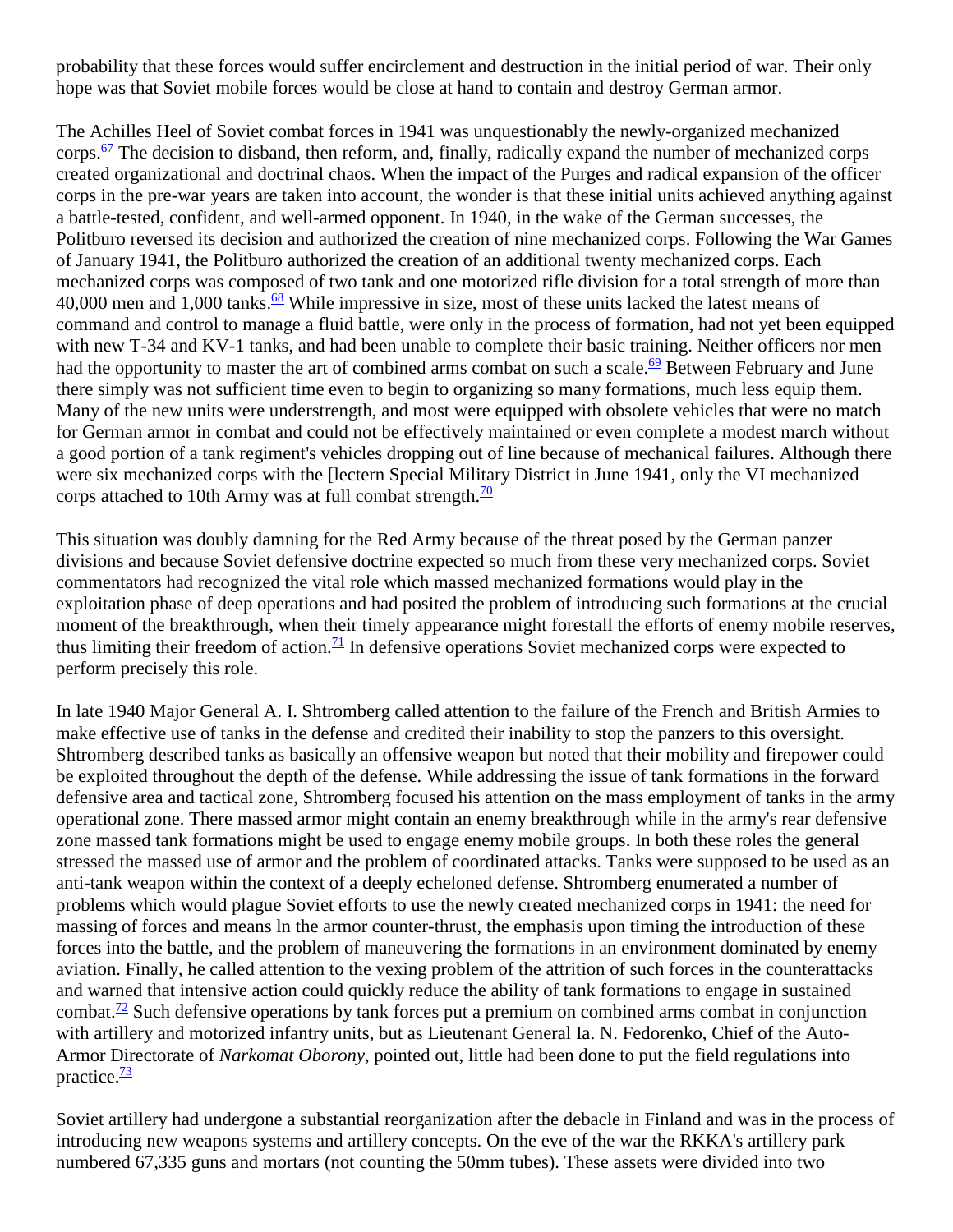elements: the guns assigned to troop formations and those subordinated to the Reserve of the Main Command (RGK). RGK assets included a substantial part of the REKA's heavy artillery, and after the Winter War its share had risen to more than 8 percent *of* all tubes.<sup>[74](http://fmso.leavenworth.army.mil/documents/barbaros.htm#74)</sup> Because of the threat posed by German panzer divisions, the Main Artillery Administration of *Narkomat Oborony* had promoted the formation of ten anti-tank brigades, composed of 120 anti-tank guns, a sapper battalion assigned to prepare anti-tank barriers and lay anti-tank and antipersonnel mines, and some anti-aircraft assets. The first of these brigades was authorized in April 1941, and two were assigned to the Southwestern Front under the command of two promising young officers, K.S. Moskalenko and M.I. Nedelin. These brigades were to be placed in prepared defensive positions along main avenues of advance. Covering a frontage of 4-5 kilometers, the 120 guns, which included the new 85mm antitank/AA gun, were expected to stop a panzer division in its tracks. However, the theory required close cooperation between the antitank brigades and neighboring infantry and tank formations. None of this had been worked out in practice. Only one such brigade had been formed in the Western Special Military District, and it was at only 30 percent of strength on June  $22.\overline{^{15}}$ 

Soviet military doctrine asserted that the Air Force (VVS) and Air Defense Forces (PVO) were vital to success during the initial period of war. But command of the air was envisioned as a precondition to and not a substitute for victory on the ground. In the late 1930's, Kombrig A. N. Lapchinsky described the air army as the key to victory in modern operations. 'In order to conduct maneuver war, to win the air-land battles, which begin in the air and end on the ground, one must concentrate all air forces at a given time, on a given front." $\frac{76}{6}$  For Lapchinsky, command of the air began with the air defense battle, which he envisioned as a defense of one's own air space and a maximum effort against "the airfields and objects of the enemy's aviation rear." $\frac{77}{2}$  Diversion of air assets away from support of ground operations in order to attack deep strategic targets would lead to a reduction of the effort in the main sector and undercut the chances of victory in the "unified air-land battle." $\frac{78}{8}$ Air assets were supposed to be used in mass, but Lapchinsky insisted that each level of command from division to Stavka needed some organic air assets, leading to a dispersal of air power to aviation of the high command, frontal, corps, and troop.<sup>79</sup> The implications of such a doctrine are clear when we note that, while Lapchinsky envisioned the massed use of air assets on the main strategic axis, his proposals for the distribution of air power with a front failed to provide substantial resources for the front commander to conduct operations. Of 3,510 planes assigned to the units making up a front, the front commander would have direct control of only 810 aircraft. $\frac{80}{2}$  This inability to find an appropriate allocation of air assets, which would guarantee unity of command, economy of force, and concentration of effort, radically reduced the effectiveness of Soviet air power in the first period of the war.

Following the outbreak of World War II Soviet air theorists and commanders had an opportunity to assess their own air theory against practical experience. They continued to emphasize the need to win command of the air as the decisive element of operations in initial period of war. However, their own experiences of the "little wars," i.e., Spain, Lake Khasan, Khalkbin-Gol, and Finland, served as a prism through which they evaluated air operations in Poland and the West. W S officers acknowledged the need for a concentrated air effort and tended to see the air war as essentially attrition, in which victory went to the side with the greatest assets and the best equipment. Inaccurate in some crucial technical details, Major General p. P. Ionov's commentary on German air operations during the Battle of France emphasized the "skilled and massed use" of the Luftwaffe in the struggle for command of the air and called attention to simultaneous, massed attacks upon 70 Allied airfields in Holland, Belgium and France.<sup>81</sup> Although recognizing the contribution German air power made to the *Blitzkrieg*, he did not draw attention to the impact of surprise. Neither did the Commander of the VVS, Lieutenant General Rychagov, during his report on the air force in offensive operations and the struggle for command of the air to the December Conference. In light of the Luftwaffe's successes many senior VVS commanders did criticize the decentralized control of air assets under the existing structure, but no alternative was approved before the German attack. $\frac{82}{2}$ 

Like Soviet mechanized forces, the W S and PVO were numerically impressive but faced serious organizational and doctrinal problems which affected the combat capabilities of the air units assigned to the covering forces. The WS and PVO too were undergoing rearmament, and of the entire Soviet air park of 17,745 planes only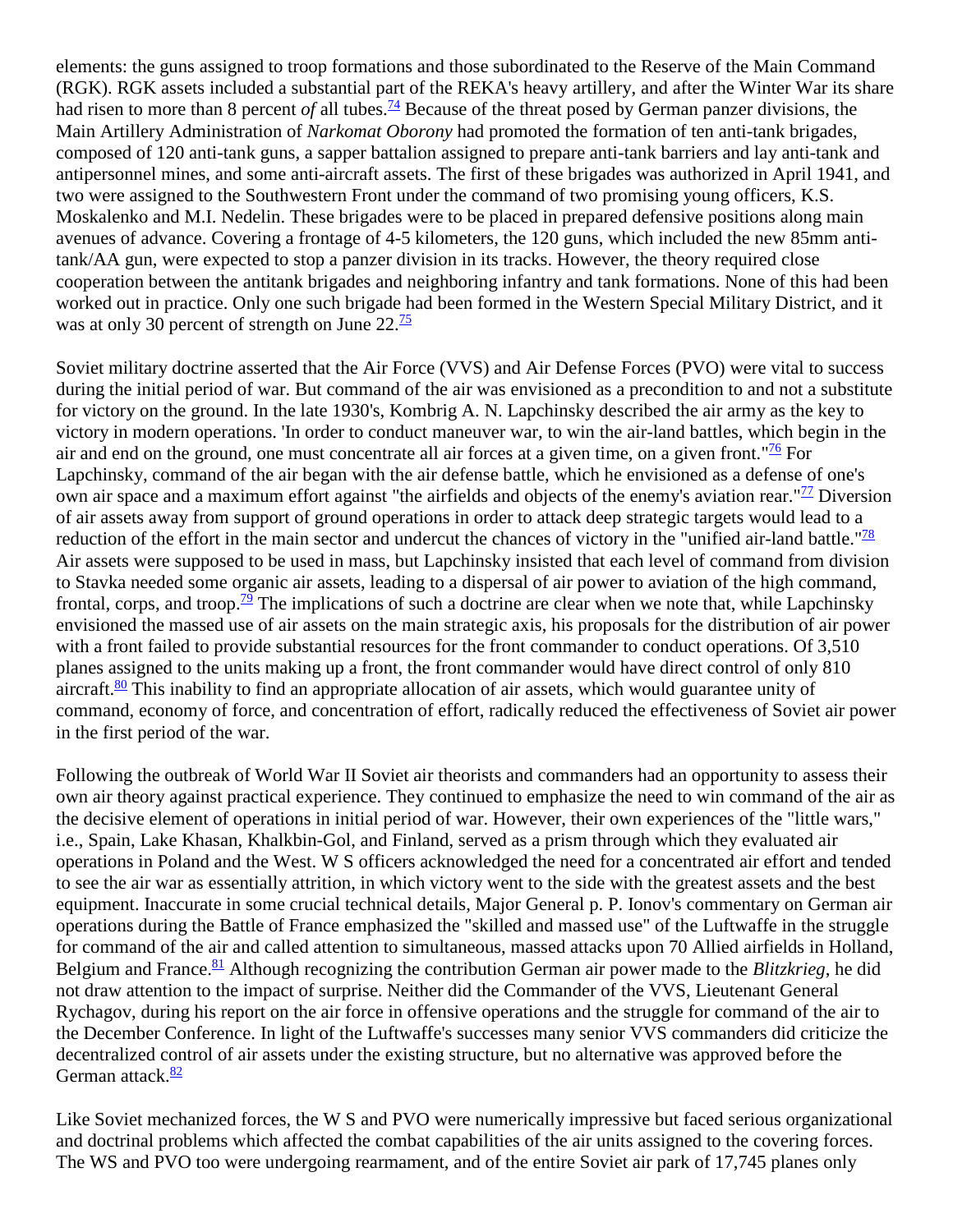3,719 were of the latest models. $\frac{83}{2}$  Some of these new models were themselves having serious teething problems. $\frac{84}{3}$  The inattention to the problem of surprise in initial air operations was aggravated by two situations directly affecting frontline VVS and PVO units, i.e., the shortage of airfields in the newly annexed western territories and the training-orientation process, which many air divisions were undergoing and left them equipped with both new aircraft and older models. This high density and low level of combat capability rendered these units doubly vulnerable to the sort of blow, which Soviet air doctrine had articulated and which the Luftwaffe had executed in May 1940. Soviet air theorists had, however, assumed that before hostilities began it would be possible to disperse air assets from their main air bases to secondary fields. They counted upon an interval of time between the initiation of hostilities and the engagement of main forces. No such warning arrived before the main blow fell. In this case, the failure to make a timely transition from peacetime posture to war footing cost the W S and all Soviet covering forces along the western borderlands dearly. Again, the main enemy blows fell most heavily upon the forces of the Western Special Military District. Of the 1,200 aircraft, which the Soviets admit were destroyed by the Luftwaffe on June 22, 758 belonged to that military district. m e air bases and rear services of its eight air divisions had been pounded out of commission, and before they could be put back into action were overrun by German Panzers. Having lost the air portion of the air-land battle so quickly and decisively, General Pavlov's covering forces were doomed to defeat. $\frac{85}{5}$ 

In conclusion, the crisis which the German surprise attack imposed upon the Soviet armed forces was most acutely felt by the covering forces. These units were extremely vulnerable to surprise, and the initial crisis of command and control, especially in the Western Special Military District, where the main blow fell, led to a series of disastrous defeats in the first weeks of the war. The problems which the Soviet military faced were real. Writing in March 1941, Colonel A.I. Starunin had begun his article on operational surprise with the telling remark: "The employment of ready-made solutions is the greatest evil in tactics as well as operational art."<sup>86</sup> Impressed with what the Germans had achieved in Poland and the West, Starunin emphasized the importance of surprise as the very negation of stereotypical thinking. For him, 'Surprise was achieved by the unexpected appearance of powerful forces and means in such a sensitive point of the enemy's battle order where he can not counteract them at a given moment with an adequate force."<sup>87</sup> When combined with concentration of effort on a main axis and a successful independent air operation to seize command of the air, such surprise could have decisive operational-strategic results. In Poland, the Germans had proven that one could strike with main forces and achieve decision. In the West the Germans had concealed their main axis of advance, while encouraging an Anglo-French advance into Belgium where they could be cut off and destroyed.<sup>88</sup> As these remarks suggest, the Colonel was a prophet without honor, for what the Germans had achieved against the Poles and the Anglo-French, they were about to unleash against the Soviet Union. Soviet covering forces in June 1941 were not ready to meet such a blow.

This treatment of the situation confronting Soviet covering forces during the initial phase of the Great Patriotic War does not seek to mitigate the disasters which befell these forces or explain their fate as a necessary sacrifice foreseen by the genius of a single commander or contained in a long concealed plan for which the documentation has not yet been made public. The initial Soviet defeats were real and unintended. The recovery was painful, costly, and difficult. But the Soviets, unlike the Germans, and made one fundamentally sound prewar decision. Whatever the plans and however bright the prospects of their success in the initial period of war, one had to prepare for a protracted war involving the total mobilization of the entire society. This prudence and the sacrifices of millions counter-balanced the failure of the covering forces in the initial period of war. As the military balance reverted more to the Soviet's favor, the Red Army was able to get men and materiel to begin to execute its concept of deeply-echeloned defense.<sup>89</sup> By 1943 theory, tested by the harsh experience of war, was reformulated, and new field regulations were developed. In its revised form Soviet operational art in the defensive was put to the test at Kursk. Denied operational and even tactical surprise, the German armor could not achieve decisive penetrations and was worn down by a stubborn and active defense. At the appropriate time Soviet forces in the northern and southern sectors of the salient went over to the offensive, carrying the Red Army up to and across the Dnieper. It would, of course, be wrong to speak of Soviet military genius in this context. The more modest term, professional competence, does seem deserved. Modern wars are won by professional competence and not the genius of great captains.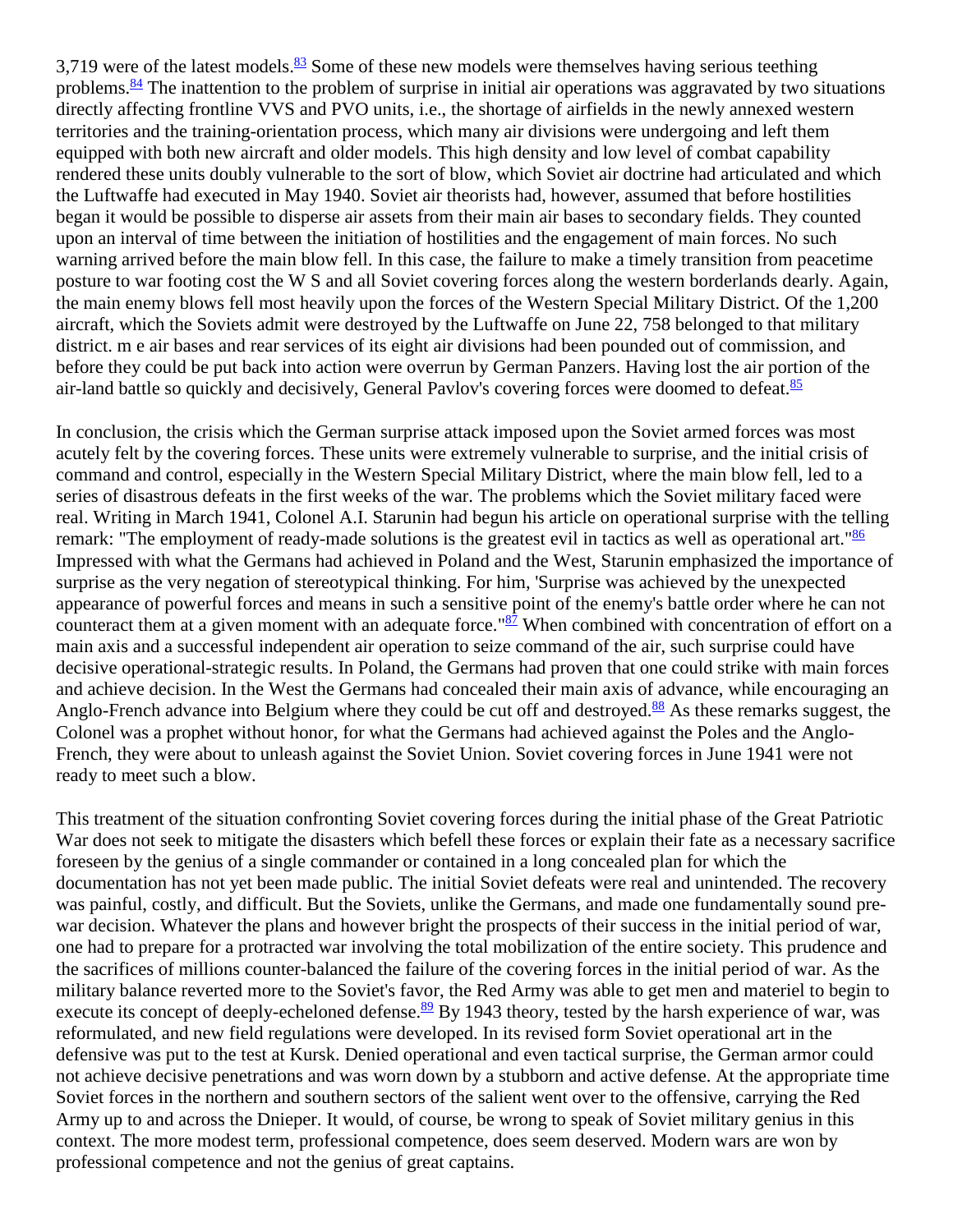## *Endnotes*

1. Bryan Fugate, *Operation Barbarossa*. (San Francisco: Presidio Press, 1984). **BACK** 

2. Barry D. Watts & Williamson F1urray, "Inventing History: Soviet Military Genius Revealed, *Air University Review*, XXVI, no. 3 (March-April 198S), pp. 102-104. Fugate responded to this critique himself in a later issue of the journal. See: Bryan Fugate, "On Inventing History, "*Air University Review*, XXXVI, no. 6, (Sept-Oct 1985), pp. 121-12[SBACK](http://fmso.leavenworth.army.mil/documents/barbaros.htm#2a)

3. *Ibid*., p.110. The citation of Garthoff's Soviet Military Doctrine and the assertion that defense was not explicitly admitted to be a normal form of combat in Soviet field regulations is nonsense. Soviet forces had stood on the defensive at Khalkhin-Gol through much of the summer of 1939 while sufficient forces were brought into the theater of military action to conduct offensive operations. A reading of the 1936 field regulations beyond the first chapter's "General Principles," must lead to the conclusion that the Red Army accepted defense as a means to an end. See: USSR, Narodnyi Komissariat Oborony [hereafter referred to as *Narkomat Oborony*] Vremennyi poleyoi ustav RKKA 1936 (PU *36)*. (Moscow: Gosvoenizdat, 1937), pp 1 ff[.BACK](http://fmso.leavenworth.army.mil/documents/barbaros.htm#3a)

4. Earle Ziemke, "Stalin as a Strategist," *Military Affairs*, (December 1983), pp. 173-180[.BACK](http://fmso.leavenworth.army.mil/documents/barbaros.htm#4a)

5. S. V. Ivanov, ea., *Nachaltnyi period voiny (Po opytu kamDanii I operatsii vtoroi mirovoi voiny*). (Moscow: Voenizdat, 1974). pp. 4-22. A reading of *Nachal'nyi period voiny* in isolation from other Soviet literature on military theory can create a false impression that Ivanov and his collective were the first Soviet authors to turn their attention to the problem of the initial period in future war. In fact, this was a lively topic of debate and discussion in the 1920's and 1930's. In 1934 *Voina I revoliatsiia*, the RKKA's leading theoretical journal and the direct precursor of Voennaia mysl', carried a lengthy bibliography on problems of future war and operational art, in which the initial period of war featured prominently: N. Ivanov, "Voennotekhnicheskais literature po voprosam kharaktera budushchei voiny I operativnogo iskussstva," (March-April 1934), pp. 112-117. me point is also made is a recent Soviet work on Soviet military theory.' See: M. M. Kir'ian, *Problemy voennoi teorii v sovetskikh nauchno-sprayvochoykh izdaniiakh*. (Moscow: Nauka, 1985), pp. 114-125. Relevant to the content of this article and the debate between Watts-Murray and Fugate is a final observation by General Kirtian regarding Soviet interpretations of just when the initial period of war ended during the Great Patriotic War. Kir'ian explicitly acknowledges some debate on this matter, notes that the traditional date has been December 1941, when Soviet forces went over to the counter- offensive at Moscow, but also cites July 1941, i.e., the Battle of Smolensk, when the initial momentum of the Wehrmacht's first operations broke. He informs his reader, "Now the second point of view [i.e. July 1941] is accepted."  $(p. 125)$ . BACK

6. V. K. Triandafillov, *Kharakter operatsii sovremennykh armii*. (Moscow: Gosvoenizdat, 1929). On Triandafillov's contribution to the development of Soviet operational art before his death in 1931 see: R. Savushkin, 'K voprosu o zarozhdenii teorii posledovatel'nykh nastupatel'nykh operatsii (1921-1929 gg.)," *Voenno-istoricheskii zhurnal*, no. 5 (May 1983), pp. 77-83[.BACK](http://fmso.leavenworth.army.mil/documents/barbaros.htm#6a)

7. M. N. Tukhachevehy, "Koprosu o sovremennoi strategii" in *Voina I voennoe iskusstvo vr svete istoricheshojo materializma.* (Mosov: Goszdat, 1927). p.127[.BACK](http://fmso.leavenworth.army.mil/documents/barbaros.htm#7a)

8. G. Isserson, "Operativoye perspektivy budushchego," *Voennaia mysl*', no. 8 (August 1938), pp. 14-19. On Soviet deep operations theory see: Earle Ziemke, "The Soviet Theory of Deep Operations," *Parameters*, XIII, no. 2 (1983), pp. 2333[.BACK](http://fmso.leavenworth.army.mil/documents/barbaros.htm#8a)

9. *Vremennyi polevoi ustav RKKA (1936)*, pp. 9-20[.BACK](http://fmso.leavenworth.army.mil/documents/barbaros.htm#9a)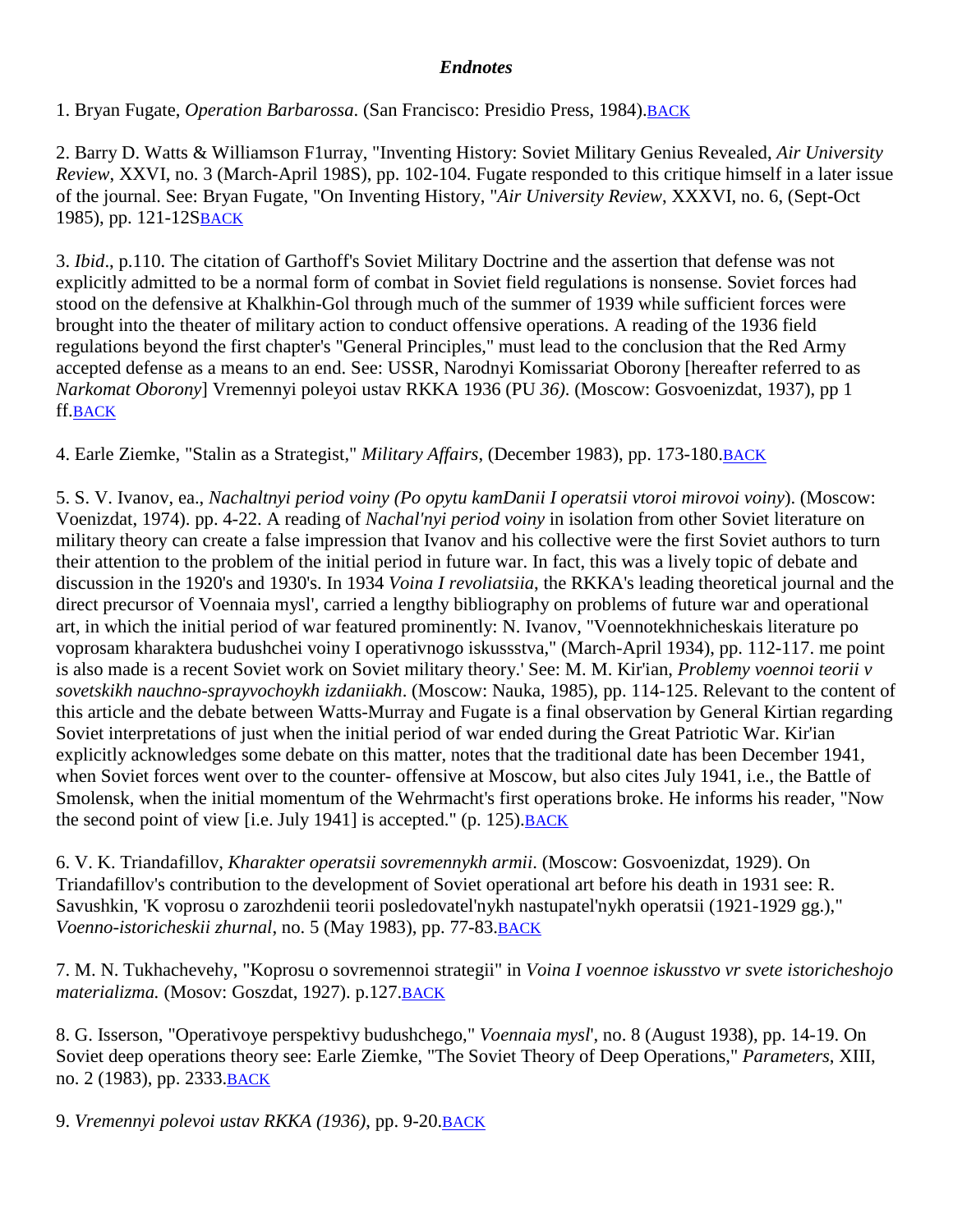10. *Ibid*. pp. 82-95. See also: G. Isserson, "Vstrechnoe srazhenie budushchego," *Voennaia mysl*', no. 7 (July 1938), pp. 10-26[.BACK](http://fmso.leavenworth.army.mil/documents/barbaros.htm#10a)

11. G. Isserson, *Novye formy bor'by*. (Moscow: Voenizdat, 1940), as cited in: A. B. Kadyshev, ea., *Voprosy strategii I operativnogo iskusstva v sovetskikh voennykh trudakh (1917-1940 gg.)*. (lloscow: Voenizdat, 1965), pp. 419-438[.BACK](http://fmso.leavenworth.army.mil/documents/barbaros.htm#11a)

12. *Vremennyi polevoi ustav RKKA (1936)*. pp. 132-158[.BACK](http://fmso.leavenworth.army.mil/documents/barbaros.htm#12a)

13. *Ibid*., p. 132[.BACK](http://fmso.leavenworth.army.mil/documents/barbaros.htm#13a)

14. *Ibid*., pp. 133-134[.BACK](http://fmso.leavenworth.army.mil/documents/barbaros.htm#14a)

15. *Ibid*., p. 134[.BACK](http://fmso.leavenworth.army.mil/documents/barbaros.htm#15a)

16. *Ibid*. 134-136[.BACK](http://fmso.leavenworth.army.mil/documents/barbaros.htm#16a)

17. *Ibid*. 136-150. According to a recent Soviet study of the development of the tactics of the combined-arms battle in the inter-war period, between 1939 and 1941 the widths and depths for corps and division defense underwent change from those outlined in PU 36 with the most conspicuous shift being narrowing of the frontage and increasing of the rifle division's depth. See: R. A. Savushkin and N. M. Ramanichev, "Razvitie taktiki obshchevoiskogo boia v period mezhdu grazhdanskoi I Velikoi Otechestvennoi voinami," *Voennoistoricheskii zhurnal*. no. 12, (December 1985), pp. 25-28[.BACK](http://fmso.leavenworth.army.mil/documents/barbaros.htm#17a)

18. A. T. Stuchenko, *Zavidnaia nasha sud'ba*. (Moscow: Voenizdat, 1964), pp. 62-69. The silence of recent Soviet works on the impact of the purges upon the development of military thought in the 1930's is all the more evidence that this painful event for the officer corps still cannot be treated with anything close to candor. Korotkov for one discusses the development of deep operations theory without once mentioning the decapitation of the RKKA's leadership or the impact that Stalin's purges had upon discussion and debate within professional circles. Although Soviet military theorists now talk a great deal about systems theory and cybernetics, they cannot treat a case of systemic dysfunction, bordering on system catastrophe with honesty. See: I. A. Korotkov, *Istoriia sovetskoi voennoi mysli*. (Moscow: Nauka, 1980)[.BACK](http://fmso.leavenworth.army.mil/documents/barbaros.htm#18a)

19. Kir'ian, *Voenno-tekhnicheskii progress I Vooruzhennye Sily SSSR*. (Moscow: Voenizdat, 1982), p. 137. See also: Zhokov, *Vospominaniia I razmyshleniia*. (Moscow: Novosti, 1983), I, pp. 253-254; A. Eremenko, *The Arduous Beginning*. (Moscow: Progress Publishers, 1966), pp. 13-17; and A. V. Anfilov, *Proval "blitskriga*". (Moscow: Nauka, 1974), pp. 115-119[.BACK](http://fmso.leavenworth.army.mil/documents/barbaros.htm#19a)

20. Ivanov, *Nachal'nyi period voiny*, pp. 197-201; and Anfilov, *Proval "blitskriga*". pp.101-109[.BACK](http://fmso.leavenworth.army.mil/documents/barbaros.htm#20a)

21. Ivanov, *Nachaltnyi period voiny*, p. 207[.BACK](http://fmso.leavenworth.army.mil/documents/barbaros.htm#21a)

22. Vasilevsky, *Delo vsei zhizni*. pp. 93-95; Zhukov. *Vospominaniia I razmyshleniia*. pp. 206-208; I. V. Kovalev, *Transport v Velikoi Otechestvennoi voine (1941-1945 gg.*. (Moscow: Nauka, 1981), pp. 26-27; and S. S. Kosovich and A. M. Filimonov, *Sovetskoe zbelezno-dorozhye (Voenno-istoricheskii ocherk*). (lloscow: Voenizdatj 1984), pp. 84-86[.BACK](http://fmso.leavenworth.army.mil/documents/barbaros.htm#22a)

23. Anfilov, *Proval "blitskriga*". pp. 140-154[.BACK](http://fmso.leavenworth.army.mil/documents/barbaros.htm#23a)

24. Amnon Sella, "Khalkhin-Gol: The Forgotten War," *Journal of Contemporary History,* 18, no. 4, (October 1983), pp. 651-688. BACK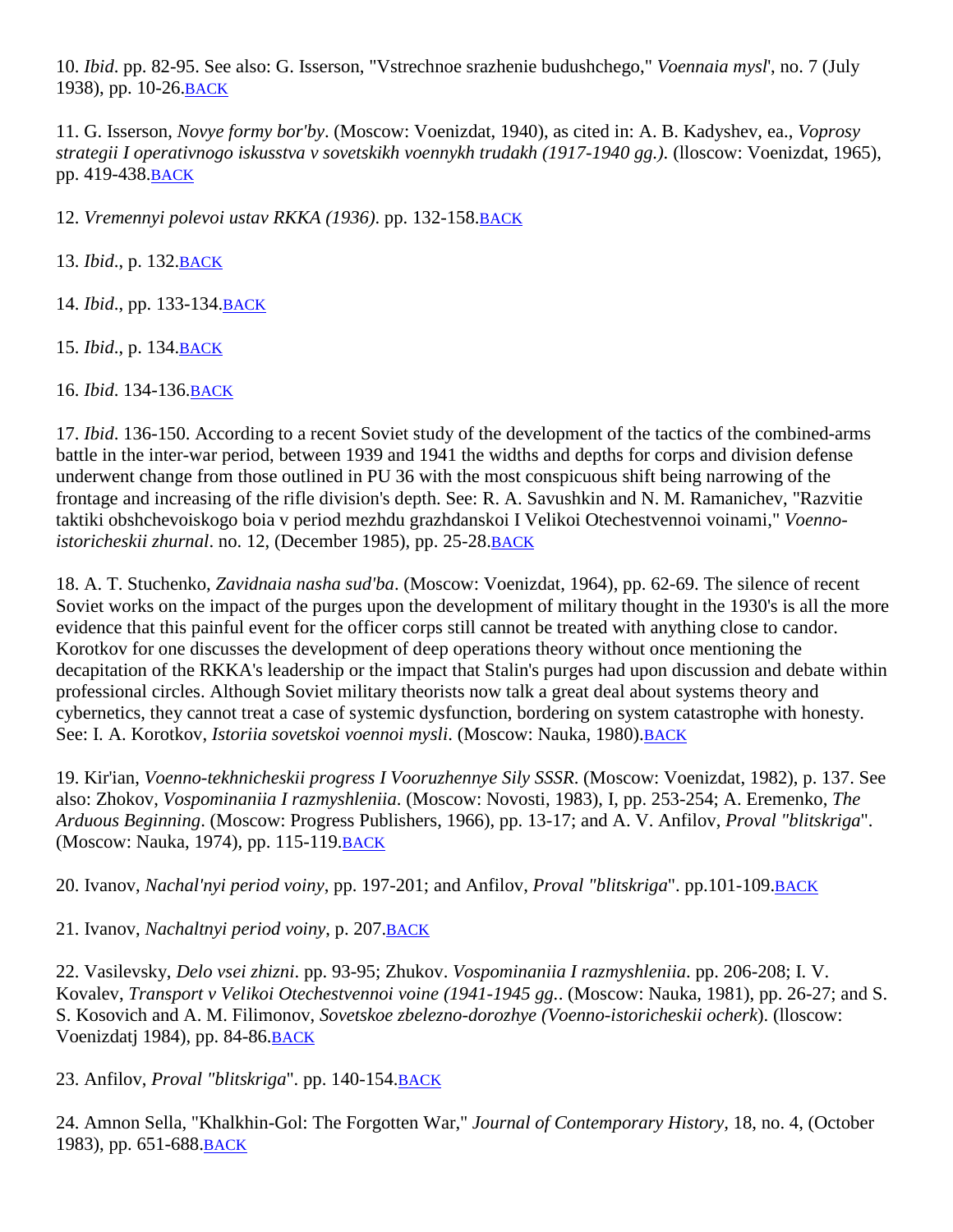25. I. E. Krupchenko, "Primenenie sovetskikh tankovyk voisk v boevykh deistviiakh" in: p. A. Zhilin, ea., *Pobeda na reke Khalkhin-Gol*, (Moscow: Nauka, 1982), pp. 70-80[.BACK](http://fmso.leavenworth.army.mil/documents/barbaros.htm#25a)

26. Korotkov, *Istortia sovetskai voennoi mysli*, pp. 129-144. The topic of future war was a most important one among RKKA theorists. In 1934 N. Ivanov published a substantial bibliographic essay on the topic citing both Soviet and foreign works on the topic. See: N. Ivanov, "Voenno-tekhnicheskaia literature po voprosam kharaktera budushchei voiny 1 operativnogo iskusstva," *Voina I revoliutsiia*, (March-April, 1934), pp. 112- 117[.BACK](http://fmso.leavenworth.army.mil/documents/barbaros.htm#26a)

27. Ia. Ia. Alksnis, "Nachal'nyi period voiny," *Voina I revolintsiia*. kn. 9 (1929), pp. 3-22 and kn. 10, (1929), pp. 3-15. Alksnis combined his treatment of mobilization as an historically conditioned problem with a close attention to the employment of a "pre-mobilization period" to improve the correlation of forces in favor of one side or the other. Of the three cases of tsarist Russia going to war, i.e., 1877-1878, 1904-1905, and 1914-1917, he noted that geographic, economic, political, and military factors had radically affected the utilization of the pre-war period[.BACK](http://fmso.leavenworth.army.mil/documents/barbaros.htm#27a)

28. *Sovetskaia voennaia entsiklopediia*. 2 vols, incomplete, (Moscow: Gos. Slovarno-Entsiklopicheskoe Izdat., 1933), II, cc. 834-844[.BACK](http://fmso.leavenworth.army.mil/documents/barbaros.htm#28a)

29. Viktor Novitsky, "Deistviia aviatsii v nachal' nom periode voiny," *Voina I revoliutsiia*. kn. 9 (1929), pp. 23- 31. Where Lapchinsky had pictured the air force as striking at the enemy's political and economic centers in the initial period of war, Novitsky looked towards the targeting of railroads and assembly points as part of what he called the "struggle for mobilization and deployment.["BACK](http://fmso.leavenworth.army.mil/documents/barbaros.htm#29a)

30. R. p. Eideman, "K voprosu o kharaktere nachal'nogo perioda voiny, *Voina revolintsiia*. kn. 8 (1931), pp. 11- 12[.BACK](http://fmso.leavenworth.army.mil/documents/barbaros.htm#30a)

31. E. Shilovsky, "Nachaltnyi period voiny," *Voina I revolintsiia*. (Sept-October 1933), pp. 3-11[.BACK](http://fmso.leavenworth.army.mil/documents/barbaros.htm#31a)

32. M. N. Tukhachevsky, "Kharakter pogranichnykh operatsii," in: *Izbrannye proizvedeniia*. (lloscow: Voenizdat, 1964), II, pp. 212-221. In the same year L. S. Amiragov published an article on the character of future wars in which he warned about the potential decisiveness of such initial operations, but emphasized the need for preparations for a long war. He also emphasized the dialectic of the development of military technology, pointing out that the current advantages of offensive systems, i.e., airplane and tank, were likely to bring about the development of defensive technologies, including the employment of both the tank and the plane in defense. He specifically noted that aviation would be less effective in disrupting mobilization and deployment in the USSR because of the depth of its territory. See: L. S. Amiragov, -0 kharaktere budushchei voiny," *Voina I revoliutsiia*, (Sept-October 1934), pp. 3-17. **BACK** 

33. S. N. Krasil'nikov, "Nachal'nyi period budushchei voiny," *Pravda*, (May 20, 1936), p. 2[.BACK](http://fmso.leavenworth.army.mil/documents/barbaros.htm#33a)

34. Anfilov, *Proval blitskriga*. pp. 179-180[.BACK](http://fmso.leavenworth.army.mil/documents/barbaros.htm#34a)

35. A. I. Starunin, "Operativnaia vnezapnost', *Voennaia mysl'*, no 3., (March 1941), pp. 27-35. Starunin made the point that surprise also had a special dimension and involved concentration of forces on the main axis of attack. This was what the Germans had achieved in both Poland and France.  $(p. 29)$ BACK

36. G. Isserson, "Vstrechnoe srazhenie budushchego," *Voennaia mysl'*, no. 7, (July 1938), pp. 10-26; and "Operativnye perspektivy budushchego," *Voennaia mysl*', no. 8, (August 1938), pp. 14-26. BACK

37. Isserson, *Novye formy bor'by*. in: Kadyshev, *Voprosy strategii I operativnogo iskusstva v sovetskikh voennykh trudakh (1917-1940)*[.BACK](http://fmso.leavenworth.army.mil/documents/barbaros.htm#37a)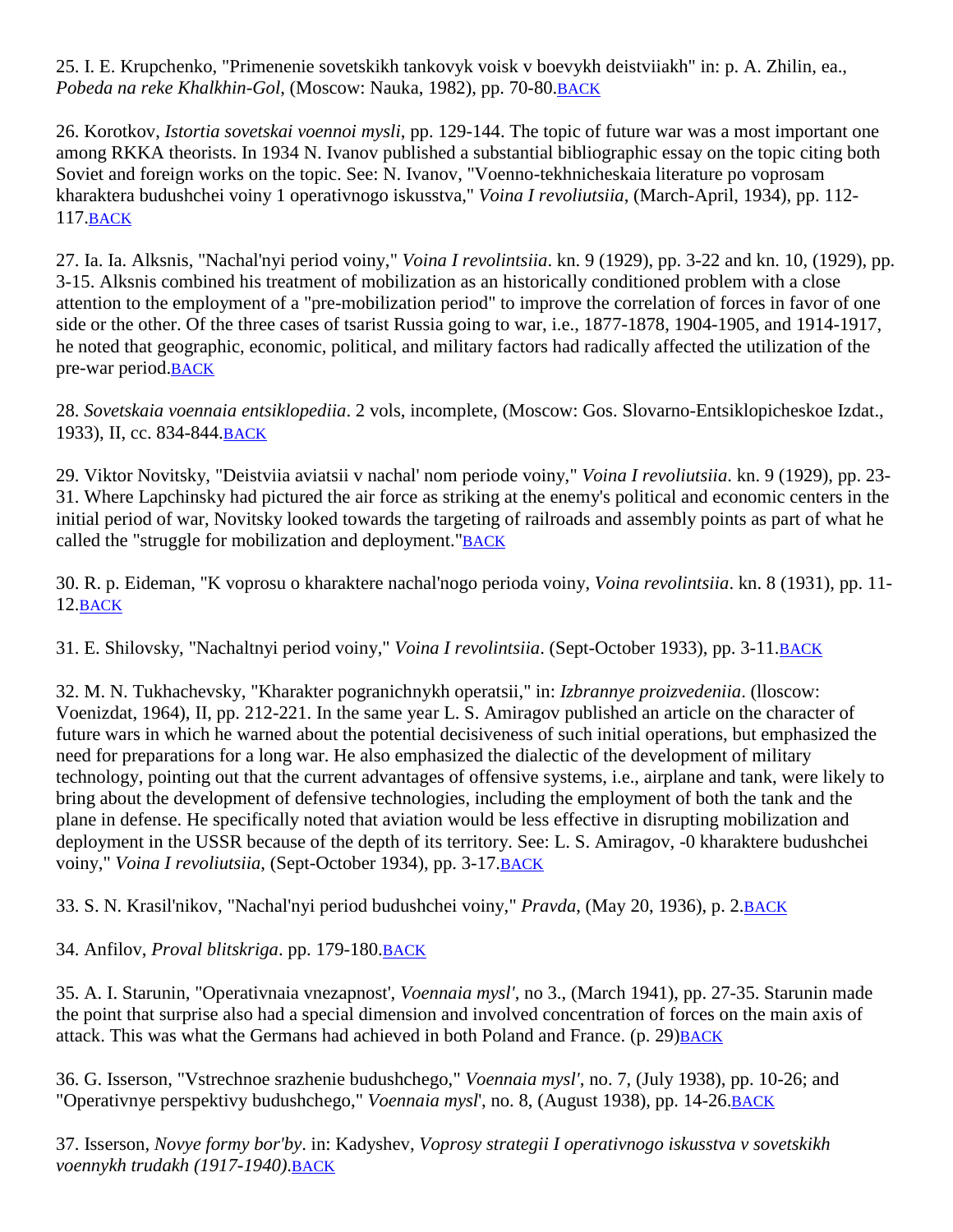38. M. p. Tolchenov, "Vtoraia imperialisticheskaia voina v zapade," *Voennaia mysl*', no. 8, (Aug., 1940), pp 37- 38[.BACK](http://fmso.leavenworth.army.mil/documents/barbaros.htm#38a)

39. B. S. Belianovsky, "Deistviia tankovykh I motorizovannykh volsk v Pol' she, Bel'gil I Frantsii," *Voennaia mysl*', no. 8, (Aug., 1940), p. 44[.BACK](http://fmso.leavenworth.army.mil/documents/barbaros.htm#39a)

40. *Ibid*., pp. 44-49[.BACK](http://fmso.leavenworth.army.mil/documents/barbaros.htm#40a)

41. *Ibid*., pp. 49-50[.BACK](http://fmso.leavenworth.army.mil/documents/barbaros.htm#41a)

42. V. I. Usov and p. D. Kisliakov, "Upravlenie I sviaz' po opytu vtoroi imperialisticheskoi voiny," *Voennaia mysl*', nos. 11-12, (November-December 1940), pp. 77-85. Given the limited use of radios in the Red Army, this article was an agenda for a radical modernization of Soviet command, control and communication capabilities. Without such changes, the resurrected mechanized corps were likely to prove plodding giants in combat against their more agile German adversaries.

On communication problems and the shortage of radios with mechanized units see: N. I. Balaev, *et al*., *Voennye sviazisty v dni voiny I mira*. (Moscow: Voenizdat, 1968), pp. 121-125[.BACK](http://fmso.leavenworth.army.mil/documents/barbaros.htm#42a)

43. Starunin, "Operativnaia vuezapost'," *Voennaia mysl*', no. 3 (March 1941), p. 28. BACK

44. Anfilov, *Proval blitskriga*, pp. 190-191[.BACK](http://fmso.leavenworth.army.mil/documents/barbaros.htm#44a)

45. Zhokov, *Vospominaniia I raamyshleniia*. pp. 190-191; and Anfilov, *Proval blitskriga*, p. 162[.BACK](http://fmso.leavenworth.army.mil/documents/barbaros.htm#45a)

46. Anfilov, *Proval blitskriga*, pp. 162-lfi5[.BACK](http://fmso.leavenworth.army.mil/documents/barbaros.htm#46a)

47. Zhukov, *Vospominaniia I razmyshleniia*, pp. 194-195. BACK

48. Anfilov, *Proval blitskriga*, pp. 183-189. BACK

49. Zhukov, *Vospominaniia I razmyshleniia*, p. 208[.BACK](http://fmso.leavenworth.army.mil/documents/barbaros.htm#49a)

50. Anfilov, *Proval blitskriga* pp. 169-170; Zhukov, *Vospominantia I raamyshleniia*. pp. 192-193; Eremenko, *The Arduous Beginning*. pp. 33-35; M. I. Kazakov, *Nad kartoi bylykh srazhenii*. (Moscow: Voenizdat, 1965), pp. 56-66; and K. Meretskov, *Serving the People*. (Moscow: Progress Publishers, 1971), pp. 126-127[.BACK](http://fmso.leavenworth.army.mil/documents/barbaros.htm#50a)

51. Vasilevsky, *Delo vsei zhizni*, pp. 87-89[.BACK](http://fmso.leavenworth.army.mil/documents/barbaros.htm#51a)

52. Barton Whaley, *Codeword Barbarossa*. (Cambridge, Mass: MIT Press, 1973), pp. 241-145. The key point here is that Hitler not only deceived Stalin but also British intelligence regarding his intentions: surprise attack or political ultimatum. See: F. H. Hinsley, *British Intelligence in the Second World War*: *Its Influence on Strategy and Operations*. (New York: Cambridge University Press, 1979), I, pp. 429-483. The Soviets have not been particularly forthcoming on their strategic intelligence in the pre-war period. A valuable assessment of the process in the 1930's has been recently offered by John Erickson, See: John Erickson, Threat Identification and Strategic Appraisal by the Soviet Union, 1930-1941," in: Ernest R. May, *Knowing One's Enemy: Intelligence Assessment before the Two World Wars*. (Princeton: Princeton University Press, 1984), pp. 414-423. The key issues here is the timing of the TASS bulletin of June 14 with its denial of any risk of war with Germany or hostile intentions in the Red Army's summer muster and maneuvers and the orders calling for mobilization of more reservists (800,000) and the redeployment of forces toward the western borderlands from deep within the USSR. These orders had been issued in mid-May. Vasilevsky treats the TASS bulletin as a provocation from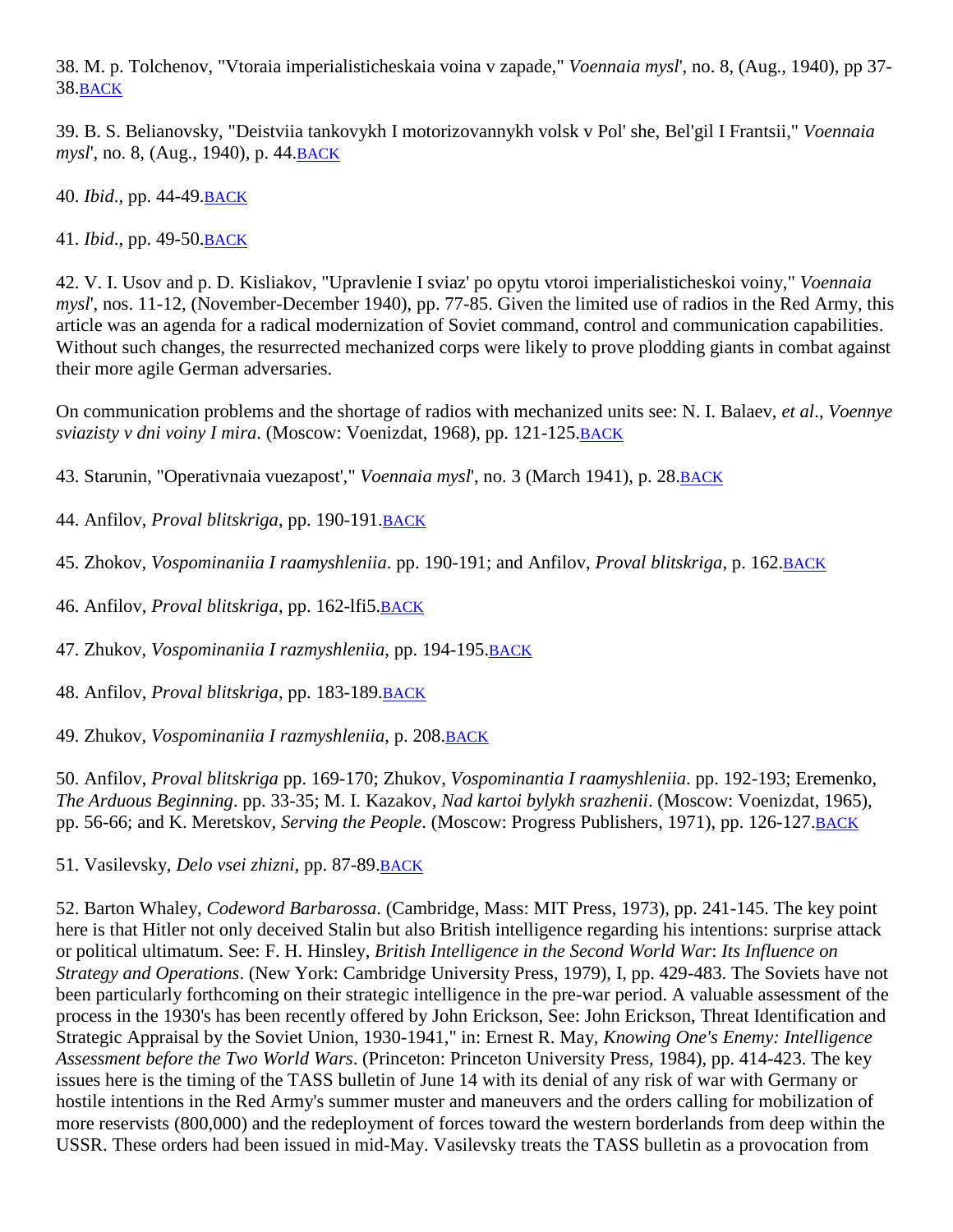the Soviet side, designed to draw out a German response and from that an assessment of the immediate threat. Silence, while it was understood to mean hostile intent, took valuable days to register. By then the evidence of an immediate and massive threat had mounted to overwhelming proportions. Vasilevsky, *Delo vsei zhizni*, pp. 101-104[.BACK](http://fmso.leavenworth.army.mil/documents/barbaros.htm#52a)

53. *Vasilevsky, Delo vsei zhizni*. pp. 88-89[.BACK](http://fmso.leavenworth.army.mil/documents/barbaros.htm#53a)

54. Amiragov, O kharaktere budushchei voiny," *Voina I revoliatstia*. (Sept-Oct 1934), pp. 10-12[.BACK](http://fmso.leavenworth.army.mil/documents/barbaros.htm#54a)

55. Horst Boog *et al*., *Der Angriff auf die Sowjetunion*. in: Das Deutsche *Reich und der Zeite WeltkrLeg*. Stuttgart: Deutsche Verlags-Anstalt, 1983), VI, pp. 98-189[.BACK](http://fmso.leavenworth.army.mil/documents/barbaros.htm#55a)

56. I. Kh. Bagramian, *Tak nachinalas' voina*. (Kiev: Dnipro, 1975), pp. 61-63; and Anfilov, *Proval blitskriga*, pp. 192-193[.BACK](http://fmso.leavenworth.army.mil/documents/barbaros.htm#56a)

57. A. G. Khor'kov, Nekotorye vaprosy strategicheskogo razvertyvantia Sovetskikh Vooruzhennykh Sil v nachale Velikoi Otechestvennoi voiny," *Voennoistoricheskii zhurnal*, no. 1, (January 1986), p. 11[.BACK](http://fmso.leavenworth.army.mil/documents/barbaros.htm#57a)

58. I. V. Boldin, Sorok piat' dnei v tylu vraga," *Voenno-istoricheskii zhurnal*, no. 4, (April 1961), pp. 64- 67[.BACK](http://fmso.leavenworth.army.mil/documents/barbaros.htm#58a)

59. Ivanov, *Nachal'nyi period voiny*. pp. 211-212. **BACK** 

60. Khor'kov, Nekotorye voprosy strategickeskogo razvertyvantia Sovetskikh Vooruzhennykh Sil v nachale Velikai Otechestvennoi voiny," *Voenno- istoricheskii zhurnal*, no. 1 (January 1986), p. 11. See also: V. Matsulenko, Nekotorye vyvody iz opyta nachal'nogo perioda Velikoi Otechestvennoi voiny, *Voennoistoricheskii zhurnal*, no. 3, (March 1984), p. 39[.BACK](http://fmso.leavenworth.army.mil/documents/barbaros.htm#60a)

61. Anfilov, *Proval blitskriga*. pp. 200-201[.BACK](http://fmso.leavenworth.army.mil/documents/barbaros.htm#61a)

62. *Ibid*., pp. 202-203[.BACK](http://fmso.leavenworth.army.mil/documents/barbaros.htm#62a)

63. Ivanov, *Nachal'nyi period voiny*. pp. 213-215; Anfilov, *Proval blitskriga*. pp. 117-123; Bagramian, *Tak nachinalas' voina*. pp. 56-58[.BACK](http://fmso.leavenworth.army.mil/documents/barbaros.htm#63a)

64. Anfilov, *Proval blitskriga*. pp. 161-164[.BACK](http://fmso.leavenworth.army.mil/documents/barbaros.htm#64a)

65. *Ibid*., pp. 155-157[.BACK](http://fmso.leavenworth.army.mil/documents/barbaros.htm#65a)

66. *Ibid*. p. 130[.BACK](http://fmso.leavenworth.army.mil/documents/barbaros.htm#66a)

67. Michael Parrish, Formation and Leadership of the Soviet Mechanized Corps in 1941, *Military Affairs*, XLVII, no. 2, (April 1983), pp. 63-66[.BACK](http://fmso.leavenworth.army.mil/documents/barbaros.htm#67a)

68. Anfilov, *Proval blitskriga*. pp. 125-126[.BACK](http://fmso.leavenworth.army.mil/documents/barbaros.htm#68a)

69. Kir'ian, *Voenno-tekhnicheskii progress I Vooruzhennye Sily SSSR*. p. 137; and Anfilov, *Proval blitskriga*, pp. 125-126[.BACK](http://fmso.leavenworth.army.mil/documents/barbaros.htm#69a)

70. Anfilov, *Proval blitskriga*. p. 126; and A. K. Sul'ianov *et al*., *Krasnozoamennyi 8elorusskii voennyi okrug*. (Mosiow: voenizdat, 1983), pp 84-85. BACK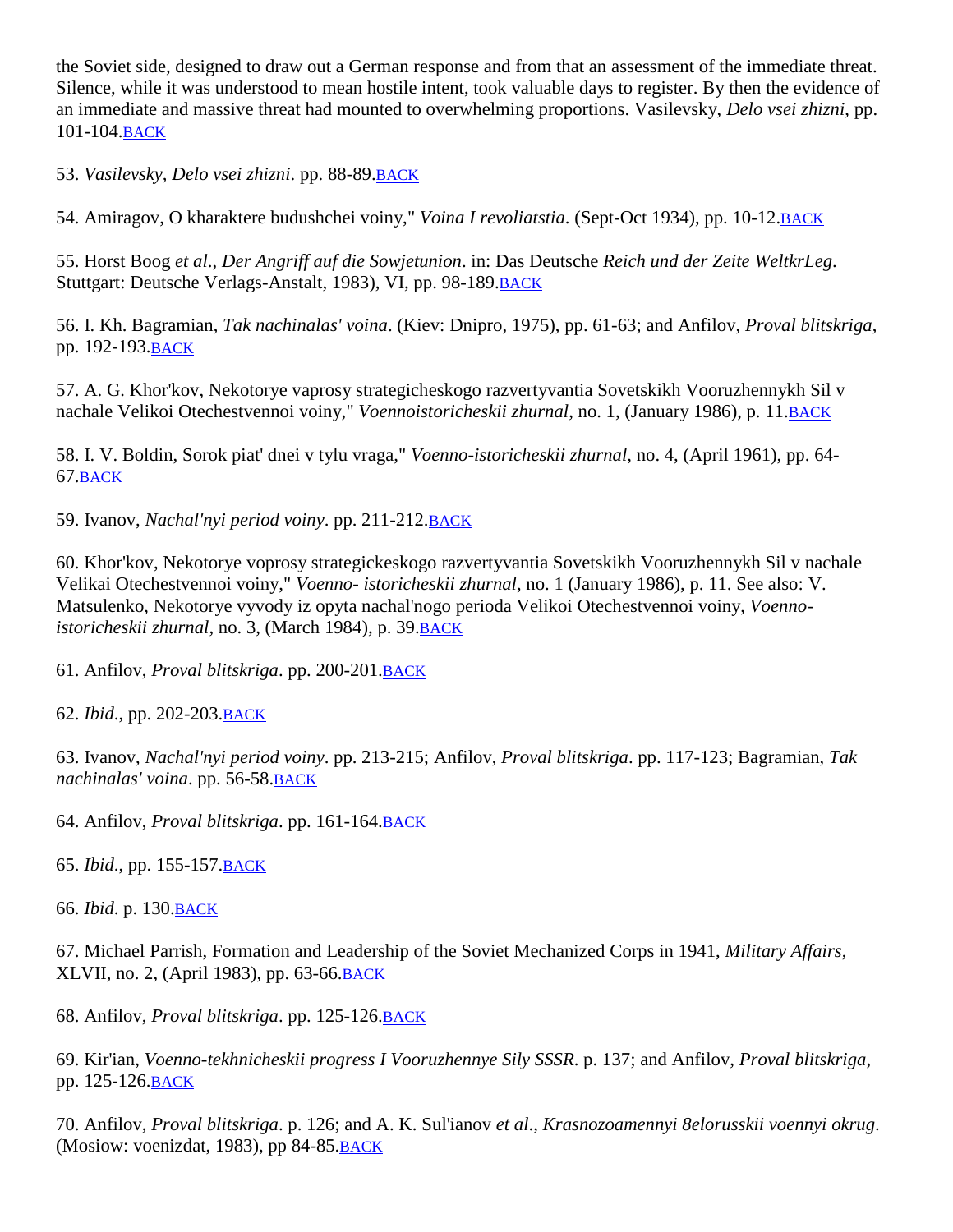71. A. I. Shtromberg, Operativnoe ispol'zovanie tankov v oborone, *'Voennaia mysl*', nos. 11-12 (November-December 1940), pp. 113-114[.BACK](http://fmso.leavenworth.army.mil/documents/barbaros.htm#71a)

72. *Ibid*., pp. 114-119[.BACK](http://fmso.leavenworth.army.mil/documents/barbaros.htm#72a)

73. Anfilov, *Proval blltskriga*. pp. 156-157[.BACK](http://fmso.leavenworth.army.mil/documents/barbaros.htm#73a)

74. *Ibid*., pp. 126-127[.BACK](http://fmso.leavenworth.army.mil/documents/barbaros.htm#74a)

75. *Ibid*., pp. 127-128; and K. S. Moskalenko, *Na ingo-zapadnom napravlenii*. (Moscow: Nauka, 1969), pp. 15- 23[.BACK](http://fmso.leavenworth.army.mil/documents/barbaros.htm#75a)

76. A. N. Lapchinsky, *Vozdushnaia armiia*. (Moscow: Gosvoenixdat, 1939), p. 144[.BACK](http://fmso.leavenworth.army.mil/documents/barbaros.htm#76a)

77. *Ibid*., p. 72[.BACK](http://fmso.leavenworth.army.mil/documents/barbaros.htm#77a)

78. *Ibid*., p. 176[.BACK](http://fmso.leavenworth.army.mil/documents/barbaros.htm#78a)

79. *Ibid*., pp. 178-186[.BACK](http://fmso.leavenworth.army.mil/documents/barbaros.htm#79a)

80. *Ibid*., p. 185[.BACK](http://fmso.leavenworth.army.mil/documents/barbaros.htm#80a)

81. P. P. Ionov, "ispol'zovanie W S v woine na zapade," *Voennais mysl*'. no. 10 (October 1940), pp. 34-40[.BACK](http://fmso.leavenworth.army.mil/documents/barbaros.htm#81a)

82. Eremenko, *The Arduous Beginning*. pp. 31-32; Anfilov, *Proval blitskriga*. p. 167; M. N. Kozhevnikov, *Komandovanie I shtab W S Sovetskoi Armii v Velikoi Otechestvennoi voine 1941-1945* gg. (Moscow: Voenizdat, 1977), pp. 32-33[.BACK](http://fmso.leavenworth.army.mil/documents/barbaros.htm#82a)

83. Anfilov, *Proval blitskriga*. p. 131[.BACK](http://fmso.leavenworth.army.mil/documents/barbaros.htm#83a)

84. Von Hardesty, *Red Phoenix: The Rise of Soviet Air Power, 1941-1945*. (Washington, DC: Smithsonian Institution Press, 1982), pp. 20-30[.BACK](http://fmso.leavenworth.army.mil/documents/barbaros.htm#84a)

85. A.K. Sul'ianov *et al*, *Krasnoznamennyi Belorusskii voennyi okrug*. (Moscow: Voenizdat, 1983), pp. 85, 93[.BACK](http://fmso.leavenworth.army.mil/documents/barbaros.htm#85a)

86. Starunin, "Operativooe vnezapnost', " *Voennaia mysl*', no. 3, (March 1941), p. 27[.BACK](http://fmso.leavenworth.army.mil/documents/barbaros.htm#86a)

87. *Ibid*., One feature of Colonel Starunin's work during this period should also be addressed in this context. Starunin was one of several Soviet authors who addressed the problem of fighting while encircled. Many armies, including the Vehrmacht and Red Army, embraced encirclement as the epitome of an annihilation strategy and sought to bring about such operations, or "planned Cannae," as a means of destroying large portions of enemy forces. Soviet authors had studied battles encirclement as practiced during World War I and the Civil War and addressed the problem of extricating units from encirclements. However, in the wake of Khalkhin-Gol Starunin and others turned their attention to the actual conduct of battle under conditions of encirclement under the logical assumption that if Soviet forces could achieve encirclements by means of deep battle others would attempt to do the same to them. Starunin emphasized the use of encircled forces to deny an opponent important political and military objectives and to disrupt the enemy's operational pace. A few articles do not, of course, make a mi1itary doctrine or even guarantee that such concepts affected the conduct of those desperate battles, which Soviet forces fought in the summer of 1941. The topic, however, is worthy of further investigation. See: A. I. Starunin, "Boi v Okrushenii," *Voennaia mysl*', no. 10 (October 1940), pp.86-96[.BACK](http://fmso.leavenworth.army.mil/documents/barbaros.htm#87a)